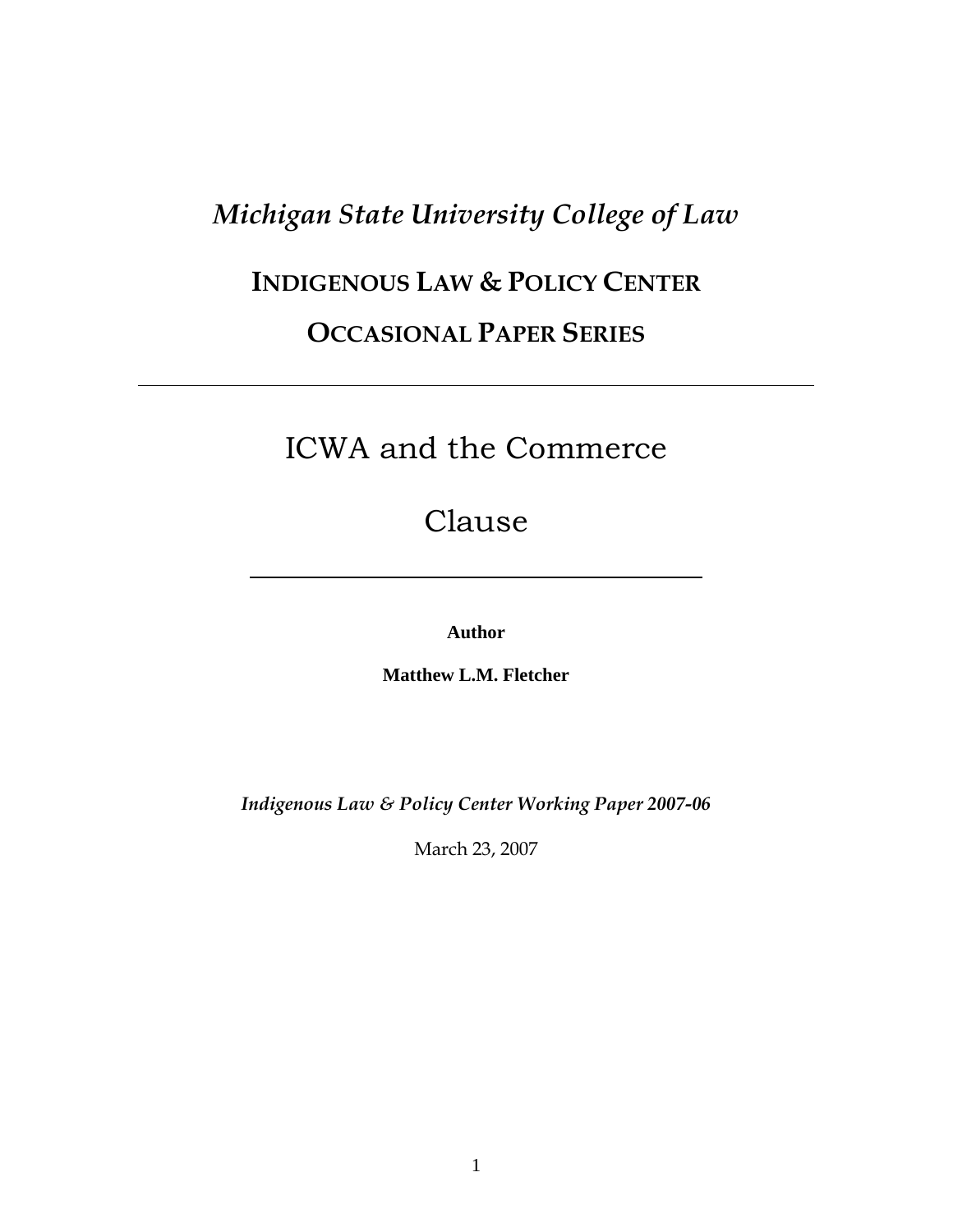### **ICWA and the Commerce Clause**

**Matthew L.M. Fletcher** 

#### **Abstract**

 Congress enacted the Indian Child Welfare Act, it said, in accordance with its authority under the Indian Commerce Clause and because it has assumed responsibility over Indian affairs. But under the line of cases developed by the Rehnquist Court, the Court takes a very dim view of Congressional authority under the Commerce Clause, while resurrecting the Tenth Amendment from its stasis as a "truism." At least one Justice asserts that there is nothing in the Constitution that authorizes Congress to assume authority over Indian affairs to the exclusion of the Executive branch or the states. This paper argues that, despite the Court's recent Commerce Clause jurisprudence, Congress had sufficient authority to enact the Indian Child Welfare Act. The intent of the paper is to present the strongest case for the constitutionality of the Indian Child Welfare Act as a matter of the original understanding of the Indian Commerce Clause.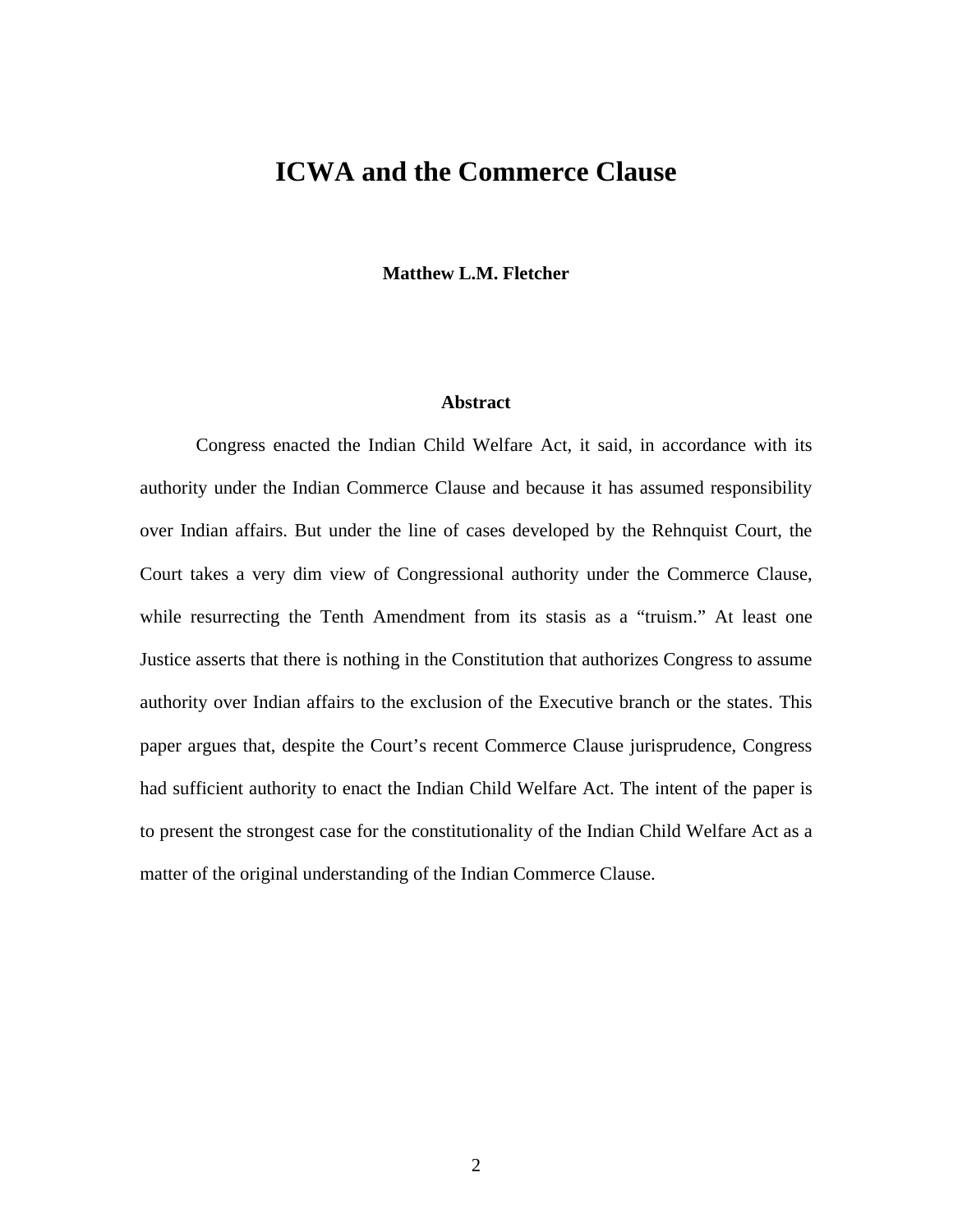### **ICWA and the Commerce Clause**

#### **Matthew L.M. Fletcher**

#### **Introduction**

Despite the fact that the Indian Child Welfare  $Act<sup>1</sup>$  $Act<sup>1</sup>$  $Act<sup>1</sup>$  (ICWA or Act) is a monumental piece of legislation – it affects every Indian child born in the United States *and* it serves as one of the most stinging rebukes of states' rights by Congress in the 20th Century – the Supreme Court has heard only one case involving the Act. That case, Mississippi Band of Choctaw Indians v. Holyfield,<sup>[2](#page-29-1)</sup> did not address any challenges to the constitutionality of the Act. But the in years since *Holyfield*, a few state courts and a few commentators have expressed doubts as to the constitutionality of the Act under the Indian Commerce Clause and the Tenth Amendment.<sup>[3](#page-29-1)</sup>

 This Chapter will address only one of several potential constitutional challenges to the Act – those relating to the Indian Commerce Clause and the Tenth Amendment. The questions of equal protection and substantive due process have been addressed elsewhere in the scholarship, $4$  but no one has addressed in detail the question of the commerce clause and states' rights.

 For our purposes, we interpret Article I, Section 8, Clause 3, which reads, "Congress shall have Power … To regulate commerce with foreign nations, and among the several states, and with the Indian tribes."<sup>[5](#page-29-1)</sup> From this language derives the Indian Commerce Clause. This Chapter will attempt to determine whether Congress had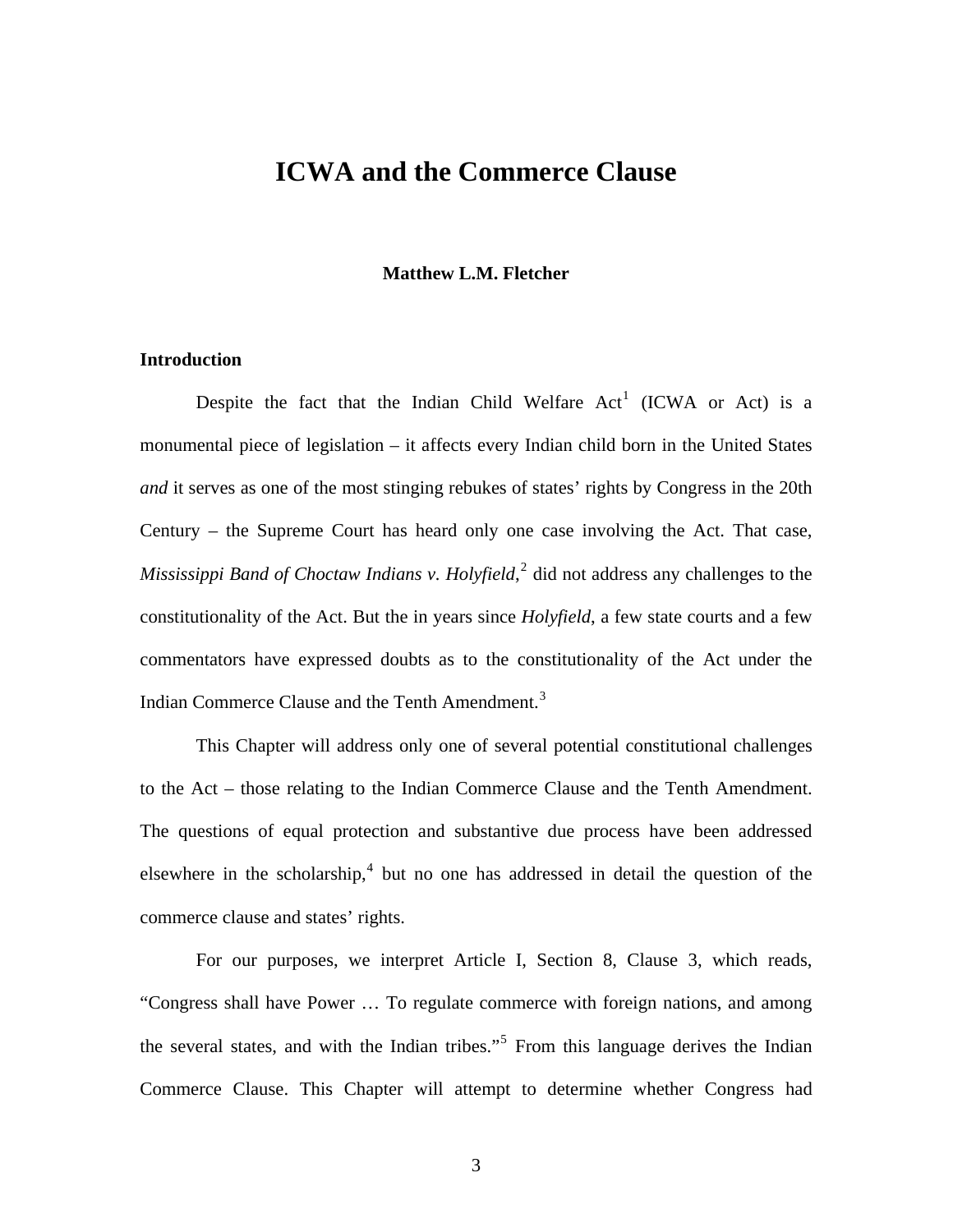authority to enact the Indian Child Welfare Act. This inquiry is limited, however, to determining whether the Indian Commerce Clause *alone* authorizes Congress to enact ICWA. Since Congress offered additional (albeit vague) sources of authority,<sup>[6](#page-29-1)</sup> the analysis conducted and the conclusion reached in this Chapter is not the entire story. Nevertheless, even an originalist reading of the Indian Commerce Clause must compel the interpretation that Congress had authority under the Indian Commerce Clause to enact ICWA.

#### **An Originalist Perspective of "Commerce" with Indian Tribes**

Perhaps the predominant mode of constitutional interpretation is "originalism."<sup>[7](#page-29-1)</sup> Originalists hold that the only legitimate interpretation of ambiguity in the Constitution is through discerning the original meaning of the Constitution as the Framers and/or Ratifiers of the time period around the Constitutional Convention of 1787 and the ultimate ratification of the Constitution in  $1789$  $1789$  $1789$ .<sup>8</sup> Originalism is the product of conservative scholars and judges intent on wiping away the work of the Warren Court and its notion of a "living constitution."<sup>[9](#page-29-1)</sup> Originalists tend to be textualists, as well, meaning that they would follow the plain meaning of the provisions of the Constitution first and above all other possible interpretations.

 Originalism can be for everybody, which could be its most serious fault. One of the major problems with originalism is the almost impossible task of discerning the original meaning or intent of the Constitution, opening the door to a plethora of competing interpretations.<sup>[10](#page-29-1)</sup> Consider the question of the Second Amendment, about which federal courts have marshaled significant and persuasive historical evidence that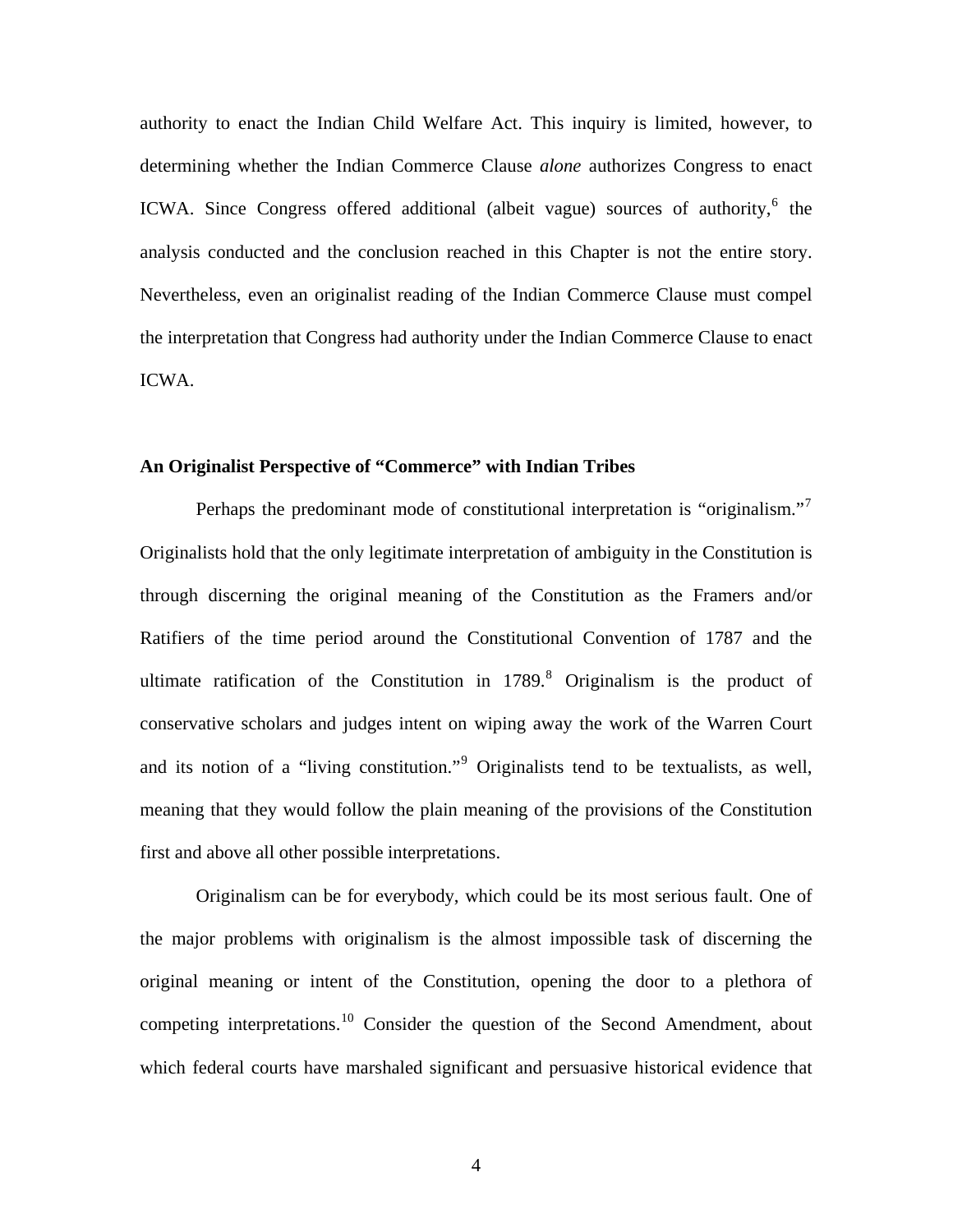supports two separate and competing interpretations of the right to bear arms.<sup>[11](#page-29-1)</sup> Not all federal and state court judges label themselves as "originalists," but an increasing minority of judges (and two or more Supreme Court Justices) attempt to follow its tenets. As a matter of clarity and an attempt to appeal to conservative judges and scholars, this Chapter will attempt to provide an originalist perspective of the Indian Commerce Clause, as well as the Tenth Amendment's relation to Indian affairs.

 Like major schools of thought, there are at least two schools of thought on originalism. The first school elevates "original meaning" or "original understanding" to the most critical and legitimate form of meaning.<sup>[12](#page-29-1)</sup> The original meaning of the terms and phrases of the Constitution includes the understanding of the average reader of the Constitution around the time of the ratification or shortly thereafter. Of course, the average reader did not tend to write down their interpretation of the Constitution, so the proponents of the original meaning look to secondary sources of the original meaning, such as the interpretation of the Constitution given by the First Congress or the early statements of the Framers. Of particular note is the Federalist Papers authored by James Madison, Alexander Hamilton, and John Jay for the purpose of convincing the voters of New York to ratify the Constitution.<sup>[13](#page-29-1)</sup> Often, the proponents of the original meaning look to the dictionaries of the day to discern the public meaning of Constitutional provisions.<sup>[14](#page-29-1)</sup>

 The second major school of originalist elevates "original intent" to the forefront. The original intent of the Framers includes the purposes to which the Constitution was intended to serve.<sup>[15](#page-29-1)</sup> The evidence used to discern the original intent of the Constitution includes the statements and notes of the Framers during the Constitutional Convention and the debates surrounding each state's decision on whether the ratify the Constitution.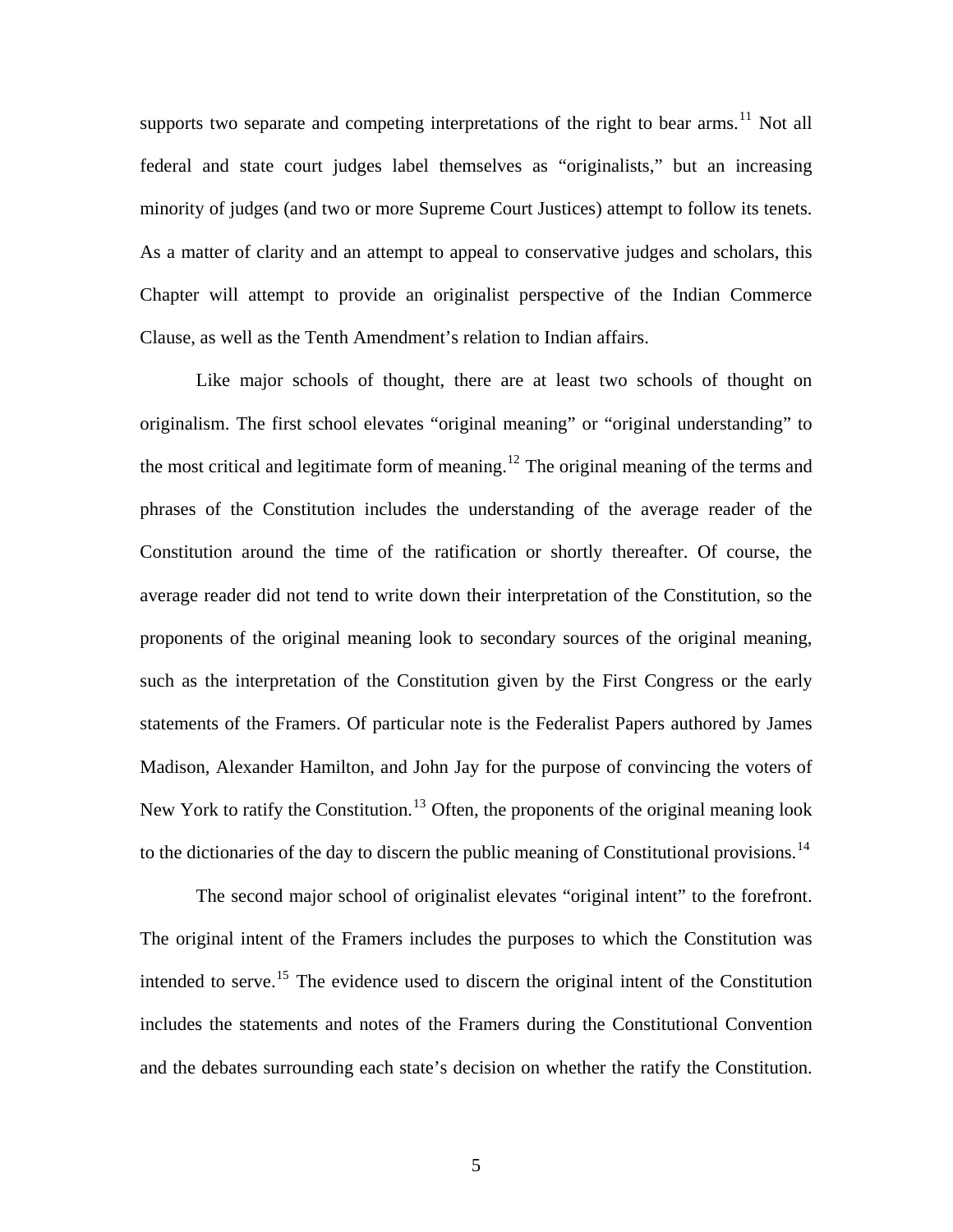The Federalist Papers also serve as a primary source of authority for the proponents of original intent and in general any of the statements of any of the Framers could be used to discern the intent of the Framers. The general principles governing the use of historical evidence tend to be looser here than for the discovery of original meaning, but both groups tend to use the same kinds of evidence to suit their purposes.

 Despite the emphasis on historical evidence, all interpreters of the Constitution must begin with the plain language of the document. Article I, Section 8, Clause 3 reads, "Congress shall have Power … To regulate commerce with foreign nations, and among the several states, and with the Indian tribes." Congress stated that it would primarily rely on this language for authority to enact the Indian Child Welfare Act, but it was not doing so because of the language alone. Almost 100 years of Supreme Court precedent strongly supported Congress's view of its authority under the Indian Commerce Clause, with the Court holding on numerous occasions that Congressional authority under the Clause was "plenary." The Court's jurisprudence in the area, as of 1978, had almost entirely been "hands-off," with the Court often holding that the question of whether Congressional authority under the Indian Commerce Clause was sufficient was a non-justiciable political question. In short, the Court had never struck down an Act of Congress in Indian Affairs, even those that appeared to transgress the boundaries of "commerce."

 The one exception, which could barely be called an exception, was *United States v. Kagama*, [16](#page-29-1) where the Court upheld Congressional authority to extend federal criminal law and federal court jurisdiction into Indian Country under the Major Crimes Act.<sup>[17](#page-29-1)</sup> The Court held that the Indian Commerce Clause could not be held to be authority for Congress's action,<sup>[18](#page-29-1)</sup> but that sufficient structural, statutory, and political authority existed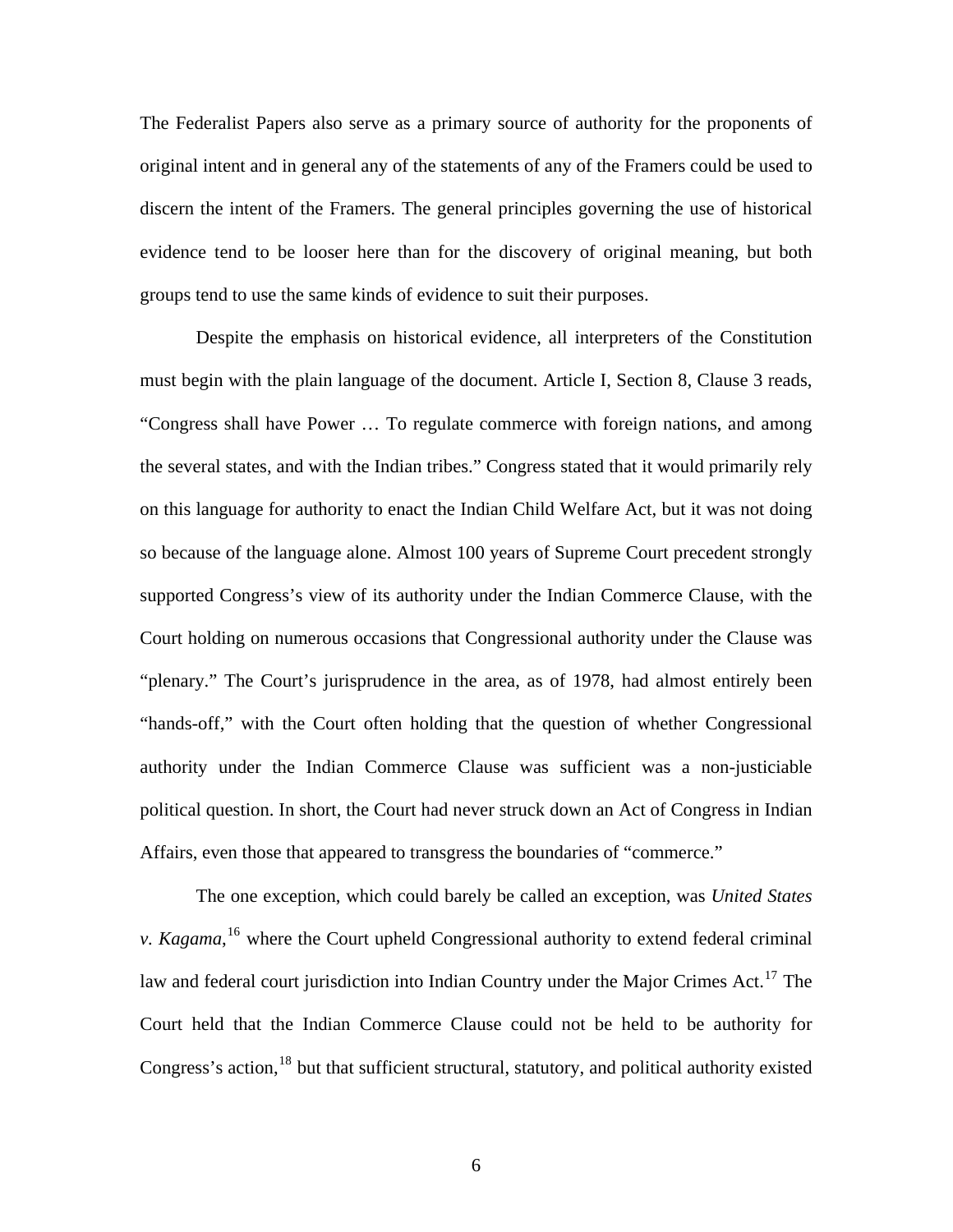instead.[19](#page-29-1) The Court's reasoning, perhaps, is explained by the particular, non-Indian lawrelated doctrinal era that the Court had just entered and that would later be discredited as illegitimate as of 1937.

 It suffices to state for now that as of 1978, the great weight of legal authority would hold that Congressional power under the Indian Commerce Clause was broad, plenary, exclusive of state authority, and subject only to a rational basis test for constitutionality.<sup>[20](#page-29-1)</sup> In other words, Congress would have believed and understood that its authority under the Indian Commerce Clause was sufficient to enact ICWA. This incredibly broad power has since come under scrutiny by legal scholars and even a few judges, most notably Justice Thomas. These challenges will be discussed in the final portion of this Chapter.

 Once the plain language of the Constitutional provision has been deemed ambiguous, then the interpreter may look to interpretative tools. As "Indian Commerce" is undefined by the Constitution – as in fact almost all provisions in the Constitution remain – is it appropriate to begin interpretation of the clause. There are many potential roads to follow at this point. One of the great flaws of (or opportunities afforded by) the Constitution is the lack of an interpretive guide, meaning that there are no interpretative rules to follow. As Yale law professor Jed Rubenfeld wrote:

In constitutional law … there are no such overarching interpretive precepts or protocols. There are no official interpretive rules at all. In any given case raising an undecided constitutional question, nothing in any current constitutional law stops a judge from relying on original intent, if the judge wishes. But nothing stops a judge from ignoring original intent, if a

7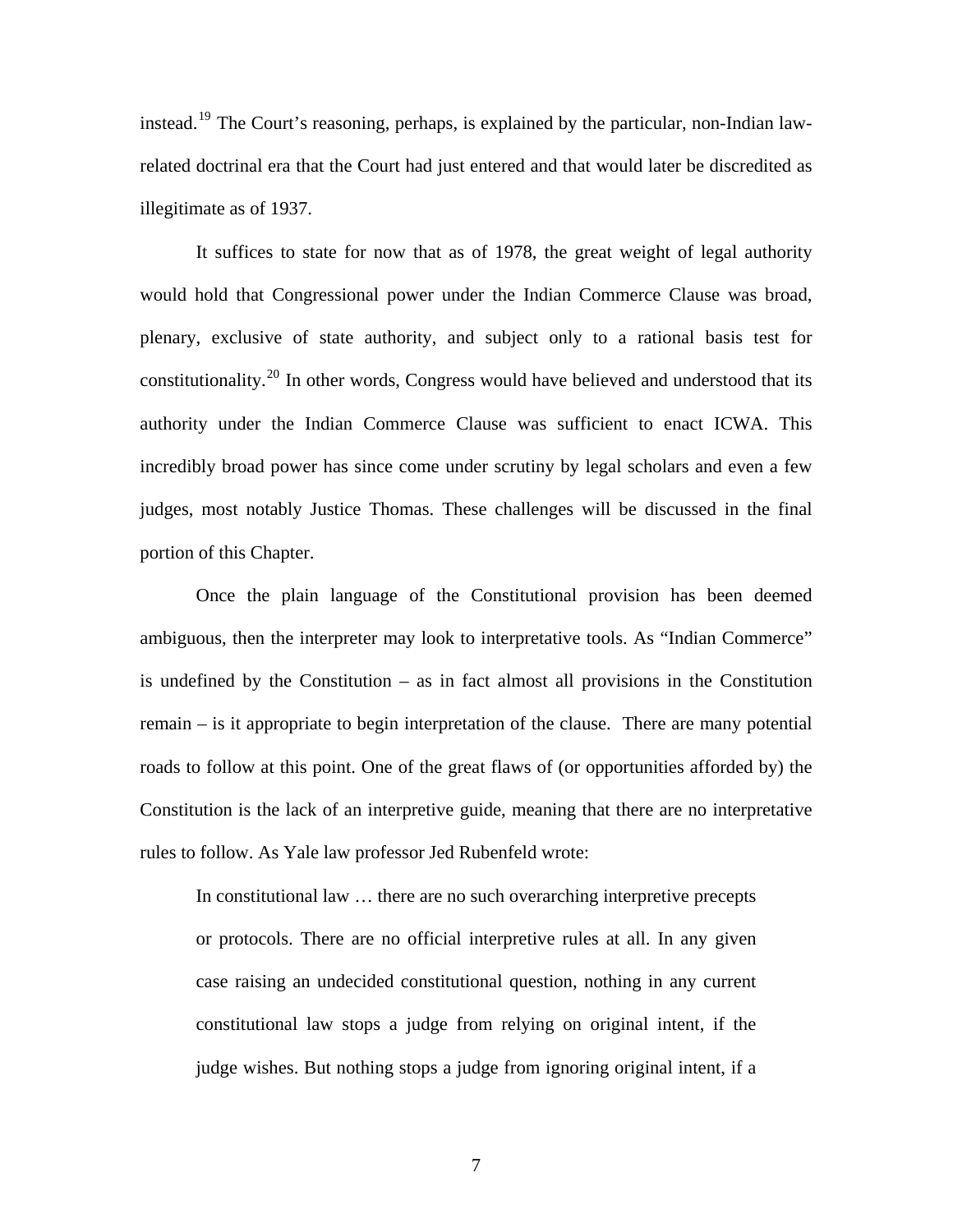judge wishes. Or suppose a plaintiff comes to court asserting an unwritten constitutional right. Under current case law, judges are fully authorized to dismiss the right because the Constitution says nothing about it. Another admissible option, however, is to uphold the right on nontextual grounds. Evolving American values? Judges can consult them or have nothing to do with them. $^{21}$  $^{21}$  $^{21}$ 

We will discuss two interpretive modes, with an emphasis on originalism. The first, another favorite of conservative scholars and judges and that we can dispense with quickly, is textualism. A textualist reading of the Constitution would allow the interpreter the chance to interpret the plain language of the provision as it relates to the other provisions in the Constitution,<sup>[22](#page-29-1)</sup> or (perhaps to some extent) the overall structure of the Constitution.<sup>[23](#page-29-1)</sup>

 A textualist reading of the Indian Commerce Clause does not answer the question of whether the Indian Commerce Clause authorizes the Act. However, a textualist reading could lead an interpreter into a significant trap that would tend to obliterate the original meaning and intent of the Indian Commerce Clause. It would work this way. First, a textualist would note that the Indian Commerce Clause is part of a strange trichotomy in the Constitution – sometimes known as the Three Commerce Clauses. The three clauses are the Interstate Commerce Clause, the Foreign Nations Commerce Clause, and the Indian Commerce Clause. A textualist would interpret the three clauses, because they are so linked together, in the same way.<sup>[24](#page-29-1)</sup> As such, a textualist would use the same definition of "commerce" for all three clauses. Therein rests the trap. Two influential originalist legal scholars appear to have fallen into this trap.<sup>[25](#page-29-1)</sup> Decades ago, Professor Albert Abel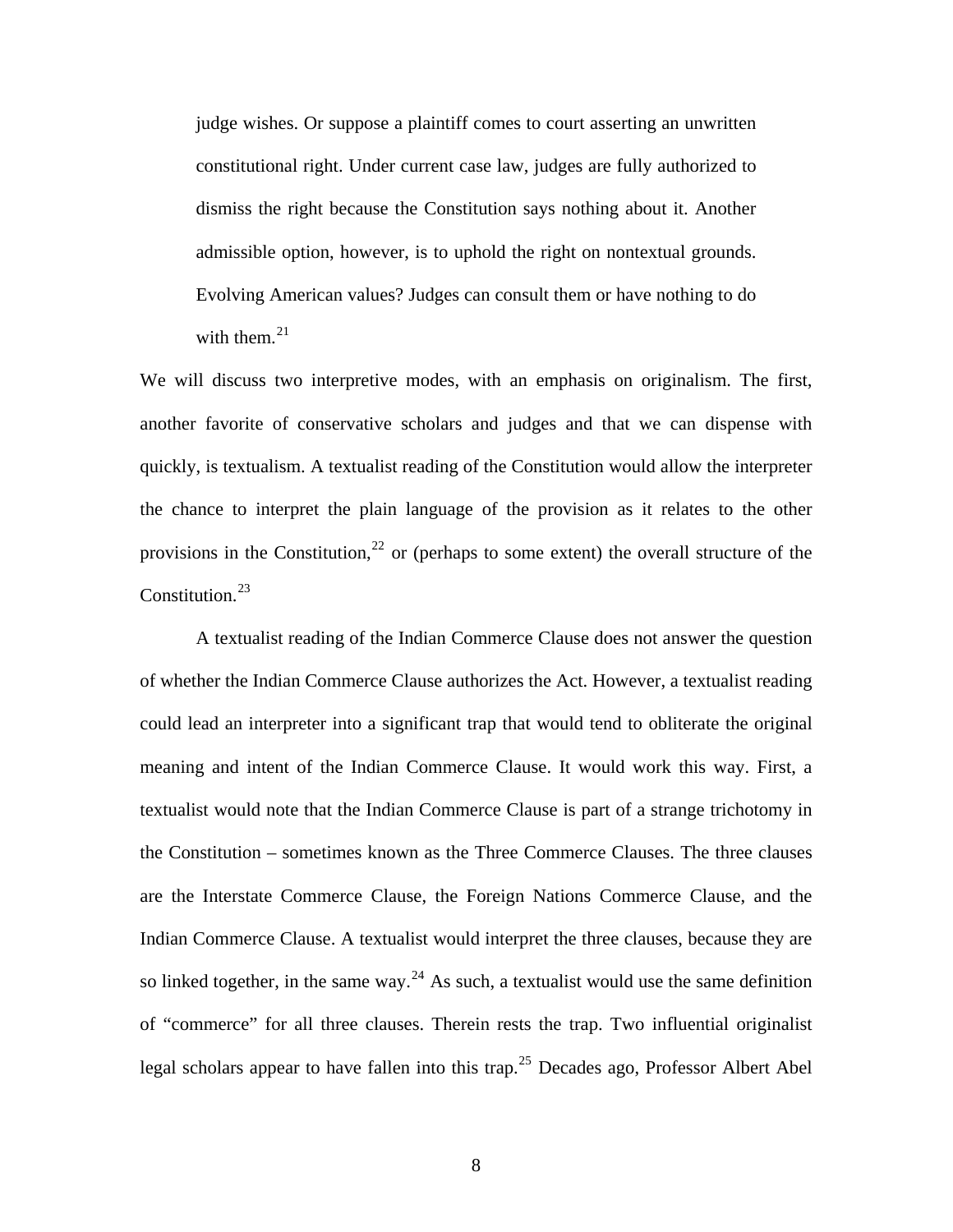offered compelling historical evidence that the Indian Commerce Clause should not be interpreted in light of the Interstate or Foreign Nations Commerce Clauses.<sup>[26](#page-29-1)</sup>

 Professor Abel offered historical evidence that tends to show the original intent of the Framers in drafting the Indian Commerce Clause was completely separate from the other two Commerce Clauses. First, Professor Abel asserted that "the Indian trade was almost exclusively an *internal* trade.<sup>"[27](#page-29-1)</sup> He offered this assertion as a possible argument refuting the notion that Congress's Interstate Commerce Clause authority can never reach inside domestic, intrastate commerce, but rejected it himself because, he stated, "The Indian trade was a special subject with a definite content, which had been within the jurisdiction of congress under the articles of confederation, although with certain ambiguous qualifications omitted from the constitutional provision. *It was thus derived from a totally different branch … than did the control over foreign and interstate commerce*."[28](#page-29-1) Professor Abel demonstrated that the Interstate and Foreign Nations Commerce Clause had been debated and approved *long before* James Madison implored the Convention to incorporate an Indian affairs clause into the Constitution: $^{29}$  $^{29}$  $^{29}$ 

The provision for regulation of commerce with foreign nations and among the several states had been published by the committee of detail two weeks, and definitely approved by the convention two days, before the subject of the Indian trade was introduced on the floor of the convention. It was not until several days later that the latter reported out of committee, still encumbered with some of the qualifications attached to it in the articles; and less than two weeks before the close of the convention that it was finally incorporated with the rest of the commerce clause and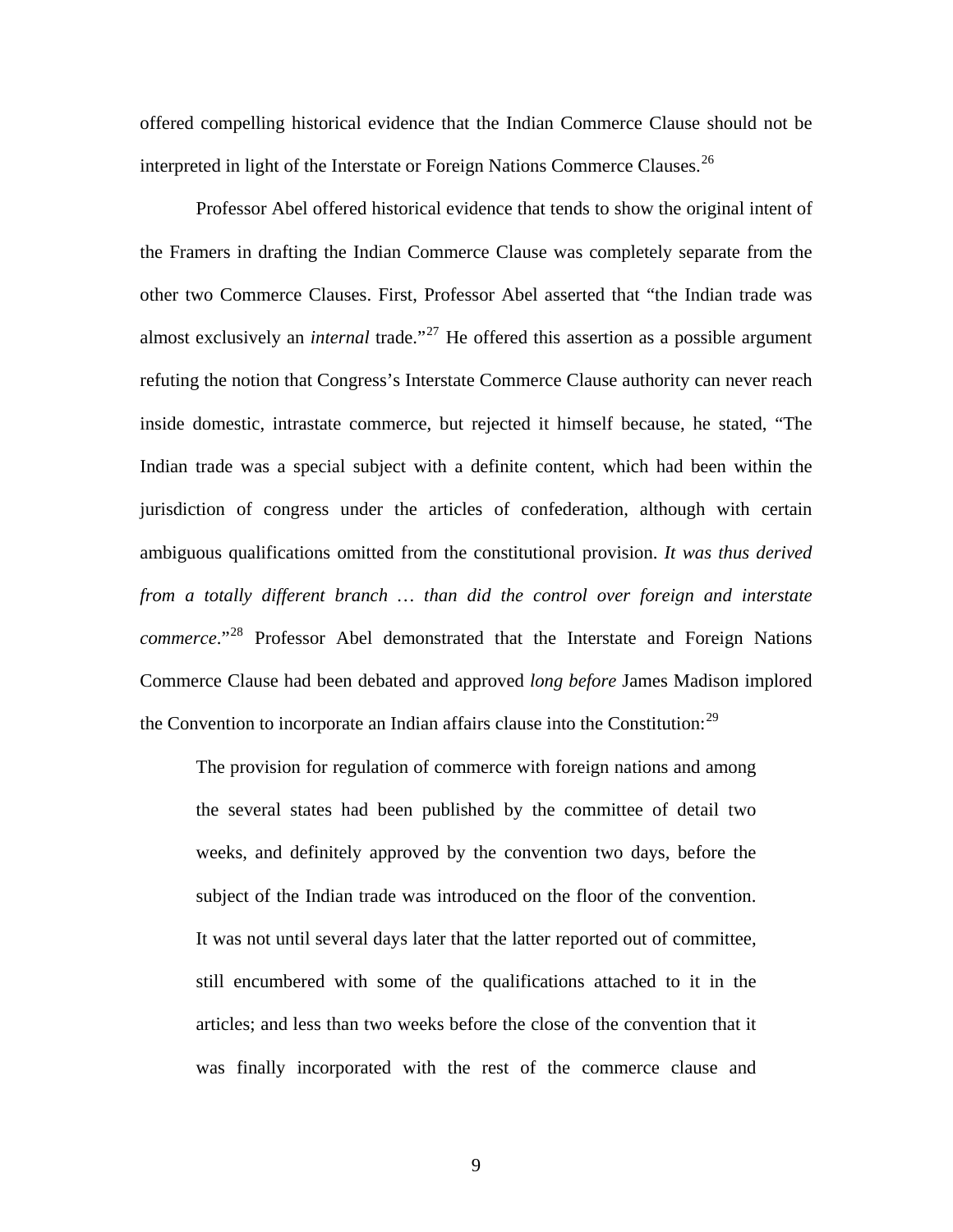approved in the form with which we are familiar. By this time, the larger part of the discussion in the federal convention relative to commercial regulations was over, and in that which did take place later there is no language relating even remotely to Indian trade.<sup>[30](#page-29-1)</sup>

Professor Abel, after listing the evidence concluded, "Whatever regulation of commerce might mean in connection with transactions with the Indians, it was so distinct and specialized a subject as to afford no basis for argument as to the meaning of the rest of the clause."<sup>[31](#page-29-1)</sup> Professors Prakash and Barnett do not mention these records whatsoever in their discussion of the Indian Commerce Clause. It would appear that a textualist reading of the Indian Commerce Clause in conjunction with the other two Commerce Clauses likely is implausible. The Framers original intent was to distinguish them.

 Moreover, the Framers intended that Congress's authority over Indian Commerce extend beyond mere "commerce." As Professor Robert Stern argued, the Framers intended the Constitution to serve as a "fix" on the problem of the Articles of Confederation, which had allowed the states to muddy the waters of federal Indian affairs policy.[32](#page-29-1) Stern asserted that "the whole spirit of the proceedings indicates that … the draughtsmen meant commerce to have a broad meaning with relation to the Indians...."<sup>[33](#page-29-1)</sup> In fact, Stern acknowledged that "[t]he exigencies of the time may have called for a more complete system of regulating affairs with the Indians than of controlling commerce among the states...."<sup>[34](#page-29-1)</sup>

 But what of the original meaning of the Indian Commerce Clause? The original meaning of the Indian Commerce Clause squares with the original intent of the Framers. Professor Akhil Amar has argued that the First Congress answered the question when it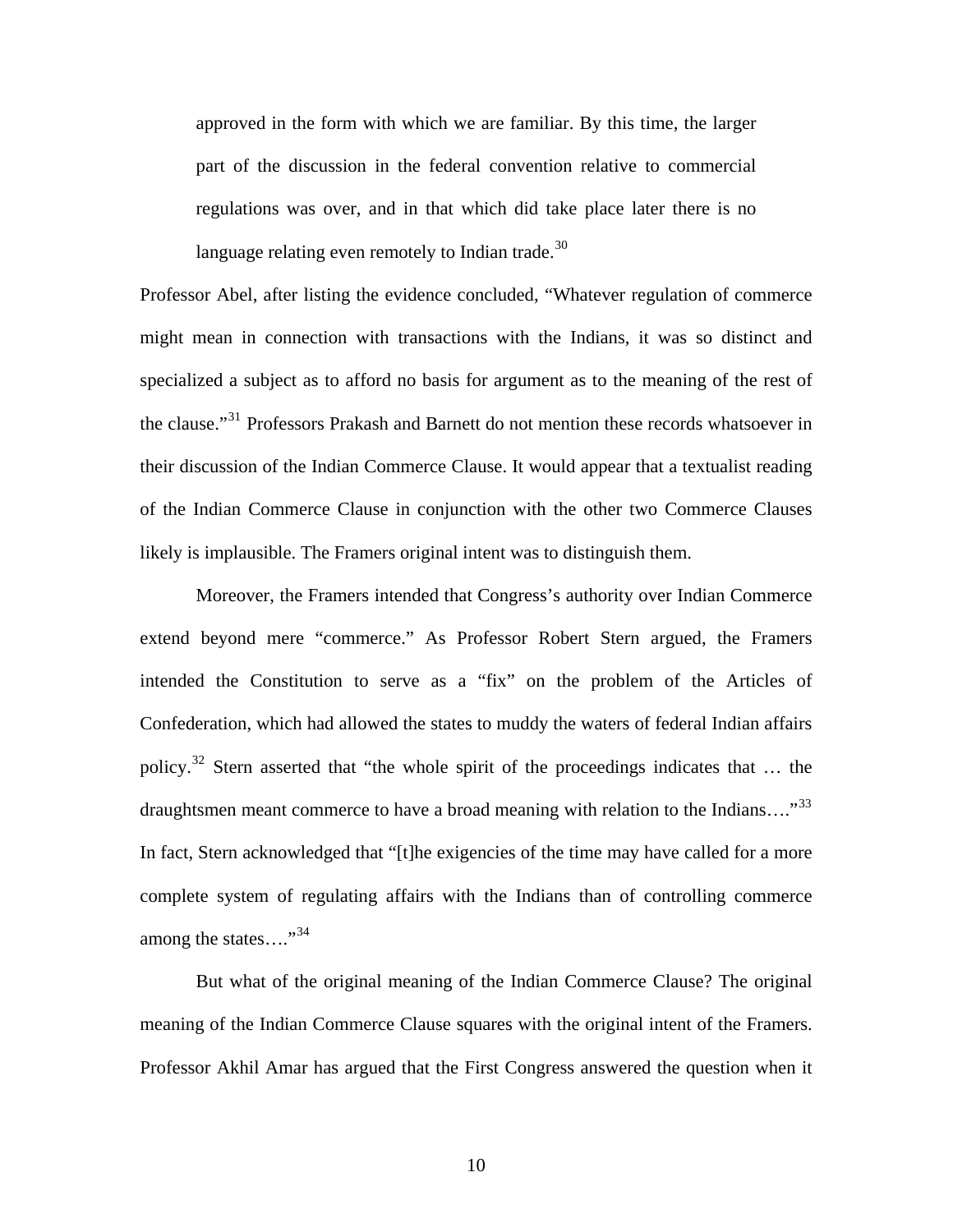adopted the first Trade and Intercourse Act.<sup>[35](#page-29-1)</sup> The Act, in the words of the leading treatise on federal Indian law, "contain[s] the fundamental elements of federal Indian policy: Federal regulation of trade with the Indians, prohibition of purchases of Indian lands except by governmental agents in official proceedings, and punishment of non-Indians committing crimes and trespasses against the Indians.<sup>[36](#page-29-1)</sup> Professor Amar wrote, "It also bears note that none of the leading clausebound advocates of a narrow economic reading of 'commerce' has come to grips with the basic inadequacy of their reading as applied to Indian tribes, or has squarely confronted the originalist implications of the Indian Intercourse Act of 1790, in which the First Congress plainly regulated noneconomic intercourse with Indian tribes."<sup>[37](#page-29-1)</sup> The criminal law provision of the 1790 Act goes well beyond a narrow definition of "commerce" and represented the First Congress's understanding of the Indian Commerce Clause. As Professor Jerry Mashaw wrote, "From the political perspective of the late eighteenth century, commerce with the Indian tribes may have seemed less like regulating interstate commerce than like some combination of the exercise of the war and foreign affairs powers."<sup>[38](#page-29-1)</sup>

 In sum, from either the perspective of original meaning or original intent, the Indian Commerce Clause should be interpreted broadly to include subject matters beyond the narrow meaning (whatever it may be) of "commerce." The question, then, is whether Congress's Indian Commerce Clause authority extends into the realm of social legislation and regulation of family affairs as provided for in the Indian Child Welfare Act.

#### **Purposes and Scope of the Act: Limiting the States in their Constitutional Arena**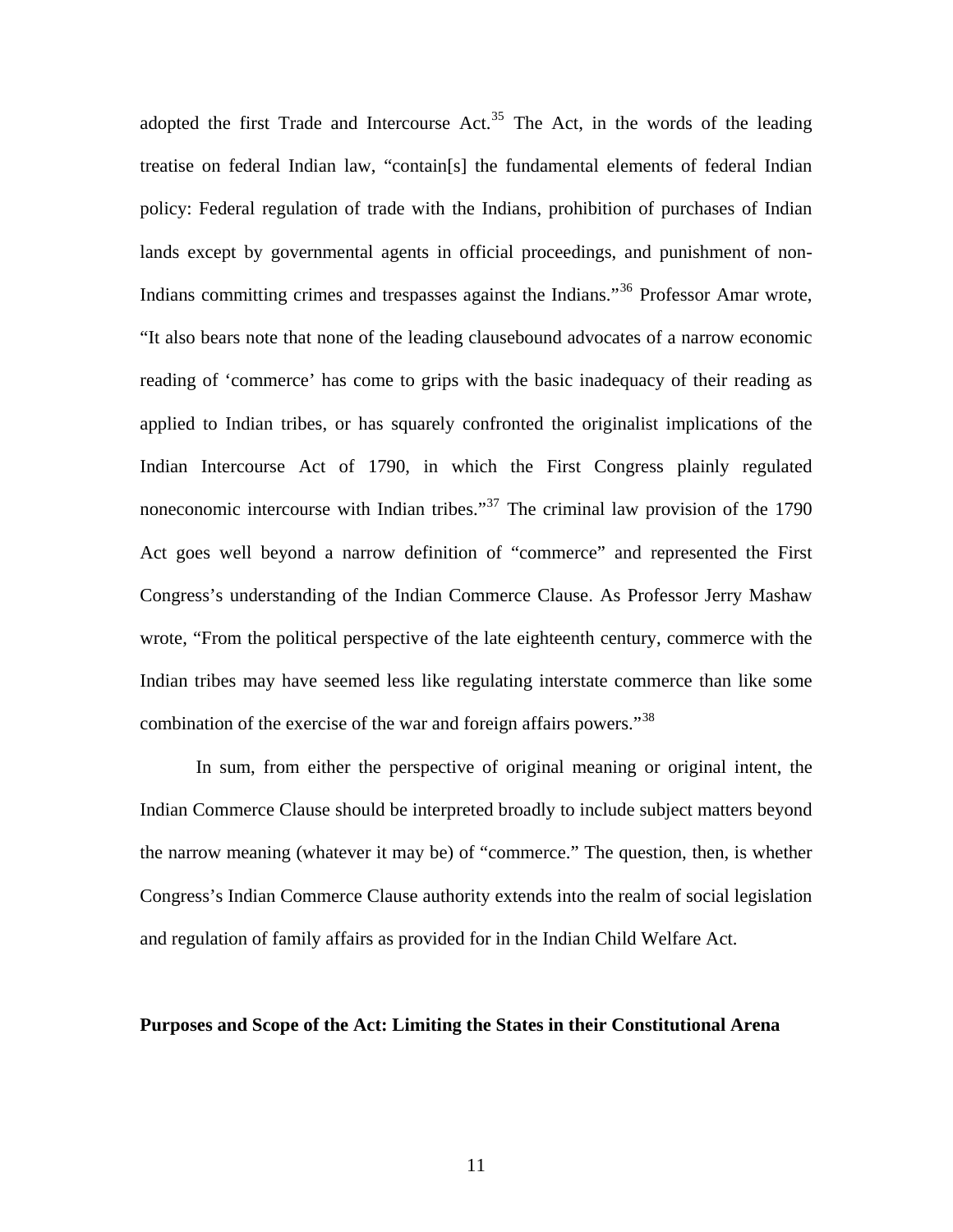The Indian Child Welfare Act operates in a unique area in the realm of federalism. All areas of family law, including child custody, child endangerment, and adoption are within the realm of state law.<sup>[39](#page-29-1)</sup> There is nothing in the Constitution that authorizes Congress to legislate in the area of family law. Because the U.S. Constitution is an enumerated powers constitution, as opposed to a plenary powers constitution, whatever is not listed in the enumerated powers in Article I, for example, is reserved to the states by definition. In sum, the People did not delegate the powers to legislate in the field of family law to Congress. Of course, the Tenth Amendment, as we will see in the next section, explicitly reserves all non-delegated powers to the states or the People.

 The Act, however, explicitly infringes on state authority to legislate and implement family law as it relates to Indian children. In fact, that was its very purpose. Congress took testimony from innumerable sources and concluded that, with Indian children, the states had failed miserably and tragically. In *Mississippi Band of Choctaw Indians v. Holyfield*, <sup>[40](#page-29-1)</sup> Justice Brennan's opinion for the Court reiterated many of the findings of fact that compelled Congress to intervene.<sup>[41](#page-29-1)</sup> The House Report accompanying the Act relied on findings that "approximately 25-35 percent of all Indian children are separated from their families and placed in foster homes, adoptive homes, or institutions."[42](#page-29-1) Extrapolating Minnesota statistics to the nation, Congress found that about 90 percent of the placements were in non-Indian homes.<sup>[43](#page-29-1)</sup> Congress found "shocking" the disparity in placement rates for Indians and non-Indians: Indians were placed five times more often than non-Indians in Minnesota; 13 times more often in Montana; 16 times in South Dakota (foster care); and 10 times more often in Washington (foster care).[44](#page-29-1) Congress concluded: "It is clear that the Indian child welfare crisis is of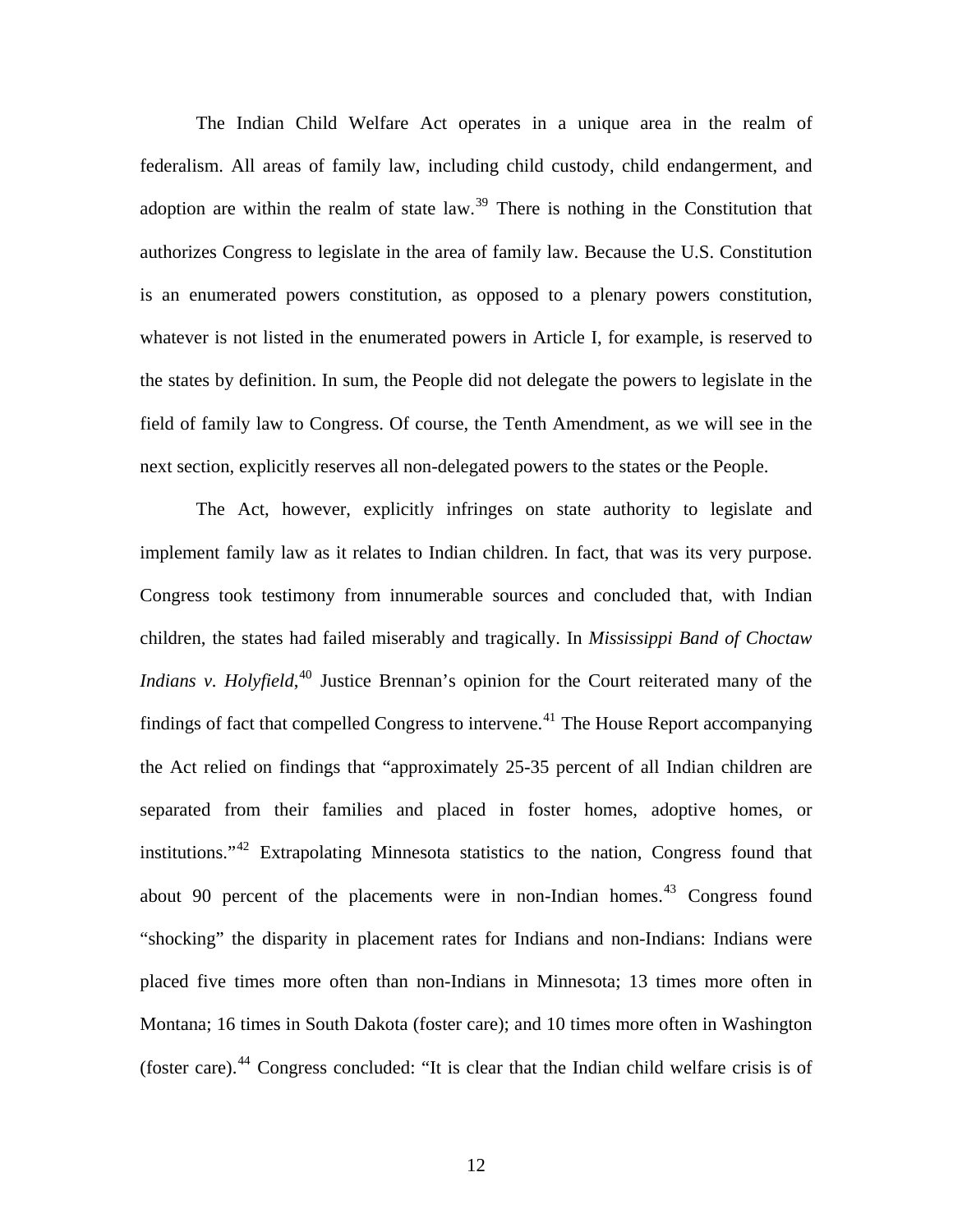massive proportions and that Indian families face vastly greater risks of involuntary separation than are typical of our society as a whole."<sup>[45](#page-29-1)</sup>

 Congress also found that state judges and child welfare agencies contributed to the wholesale removal of Indian children from Indian Country using inappropriate methods.<sup>[46](#page-29-1)</sup> Congress found that "many social workers, ignorant of Indian cultural values and social norms, make decisions that are wholly inappropriate in the context of Indian family life and that are wholly inappropriate in the context of Indian family life and so they frequently discover neglect or abandonment where none exists."<sup>[47](#page-29-1)</sup> Moreover:

An Indian child may have scores of, perhaps more than a hundred, relatives who are counted as close, responsible members of the family. Many social workers, untutored in the ways of Indian family life or assuming them to be socially irresponsible, consider leaving the child with persons outside the nuclear family as grounds for terminating parental rights. $48$ 

State agencies, Congress found, also engaged in systematic race discrimination. Congress found that "[o]ne of the grounds most frequently advanced for taking Indian children from their parents is the abuse of alcohol. However, this standard is applied unequally. In areas where rates of problem drinking among Indians and non-Indians are the same, it is rarely applied to non-Indian parents."<sup>[49](#page-29-1)</sup> Moreover, Congress found, "Discriminatory standards have made it virtually impossible for most Indian couples to qualify as foster or adoptive parents, since they are based on middle-class values."[50](#page-29-1) Finally, Congress found, "The decision to take Indian children from their natural homes is, in most cases, carried out without due process of law. For example, it is rare for either Indian children or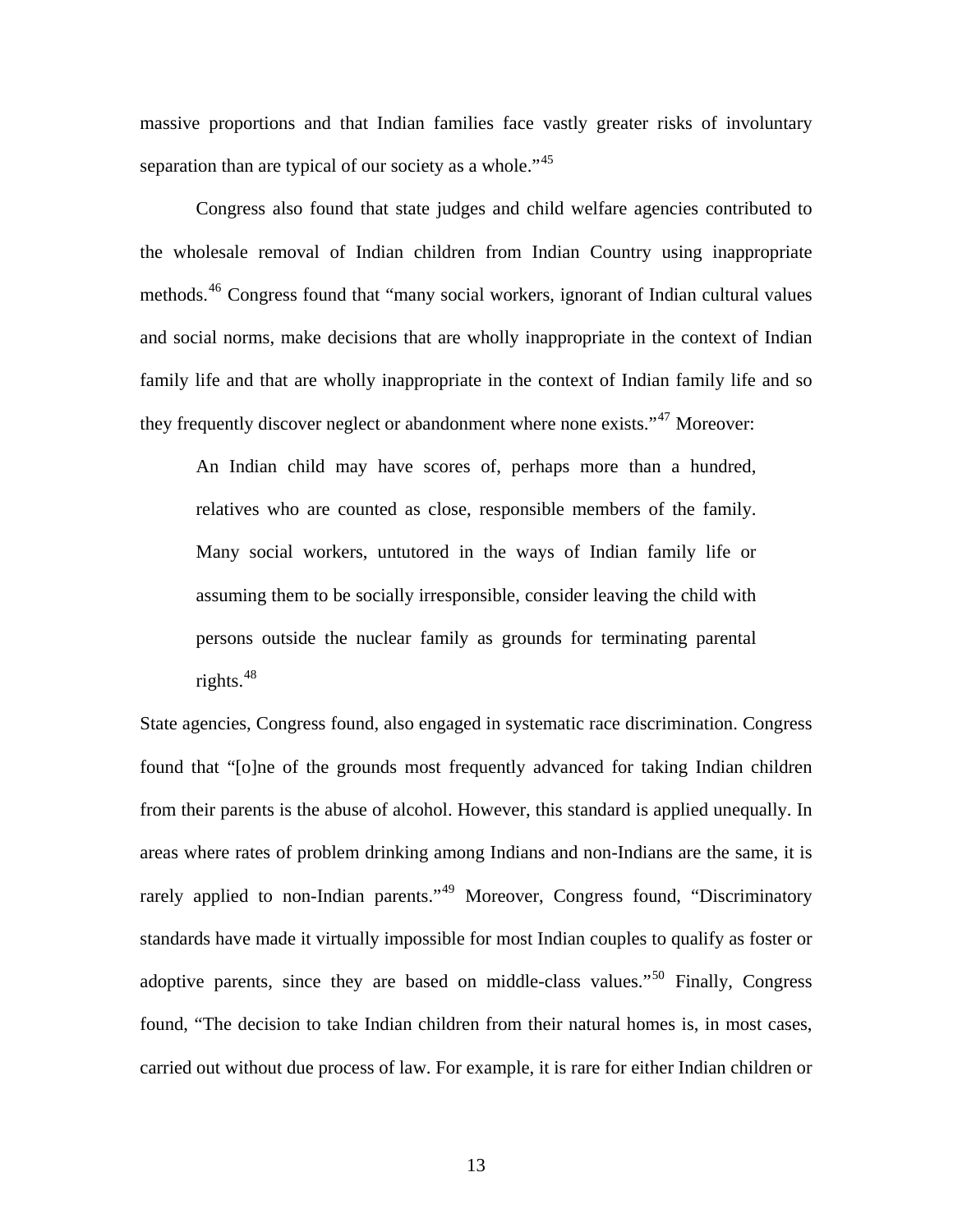their parents to be represented by counsel to or have the supporting testimony of expert witnesses."<sup>[51](#page-29-1)</sup>

 The impact on Indian children, of course, was devastating. The *Holyfield* Court quoted one social psychiatrist: "[Indian children] were finding that society was putting on them an identity which they didn't possess and taking from them an identity that they did possess."[52](#page-29-1) On the impact of the removal of Indian children from Indian Country on Indian tribes, the Court quoted the Tribal Chief of the Mississippi Band of Choctaw Indians, Calvin Isaac: "Culturally, the chances of Indian survival are significantly reduced if our children, the only real means for the transmission of the tribal heritage, are to be raised in non-Indian homes and denied exposure to the ways of their People.<sup>5[53](#page-29-1)</sup> The Act's primary sponsor, House Representative Morris Udall, stated, "Indian tribes and Indian people are being drained of their children and, as a result, their future as a tribe and a people is being placed in jeopardy."[54](#page-29-1)

 Congress's ultimate conclusion, reached after years of hearings and testimony, is remarkable for its damnation of state courts and agencies: "[T]he States, exercising their recognized jurisdiction over Indian child custody proceedings through administrative and judicial bodies, have often failed to recognize the essential tribal relations of Indian people and the cultural and social standards prevailing in Indian communities."<sup>[55](#page-29-1)</sup> Congress could have removed state jurisdiction over Indian children, but given that many Indian tribes in 1978 were unprepared to handle the influx of cases, Congress instead opted:

to protect the best interests of Indian children and to promote the stability and security of Indian tribes and families by establishing minimum federal

14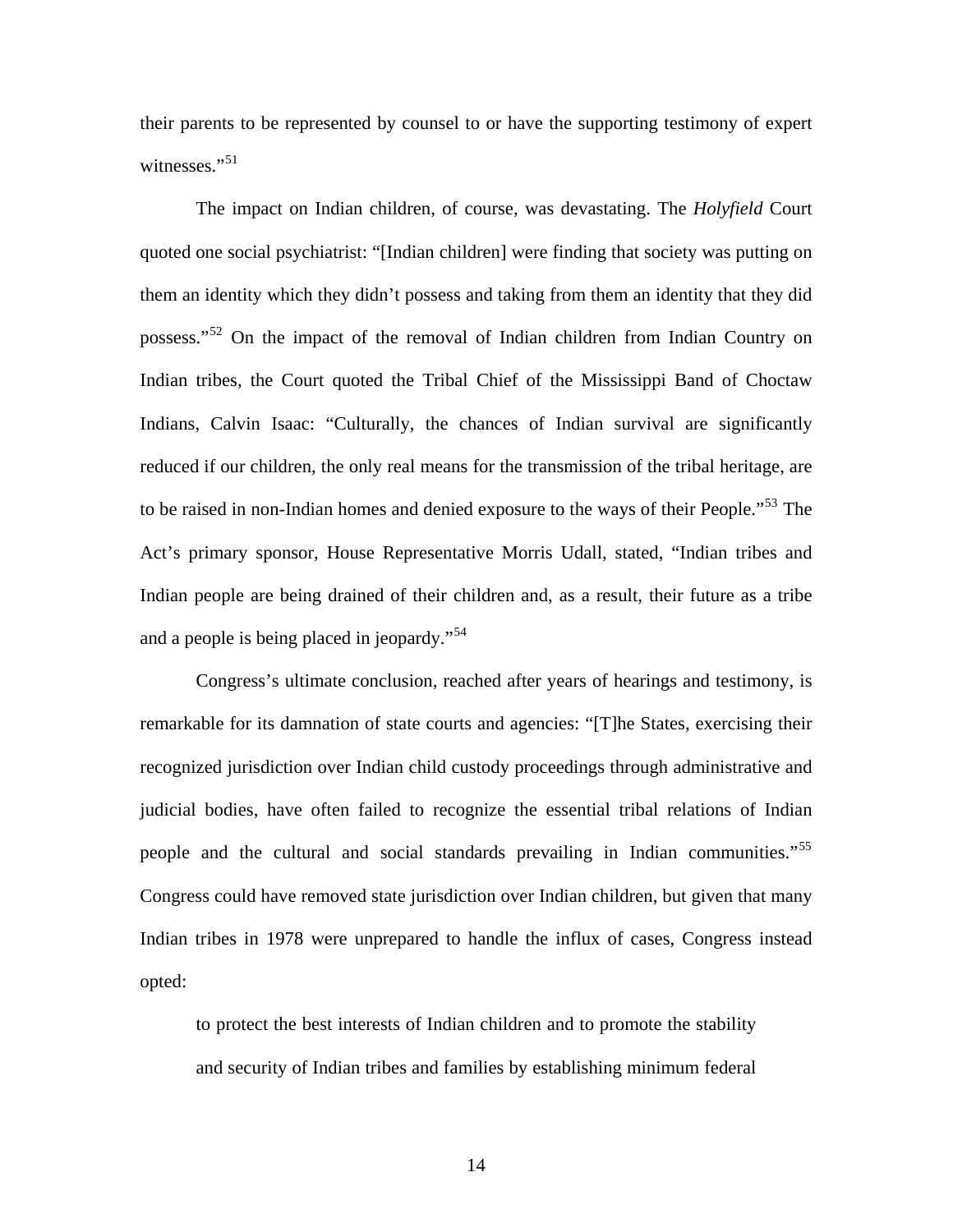standards for the placement of such children in foster or adoptive homes or institutions which will reflect the unique values of Indian culture and by providing for assistance to Indian tribes and organizations in the operation of child and family service programs.<sup>[56](#page-29-1)</sup>

The Act established a "dual jurisdiction scheme," whereby the tribal courts would have exclusive jurisdiction to adjudicate Indian children domiciled in Indian Country and presumptive jurisdiction to adjudicate Indian children domiciled outside of Indian Country.<sup>[57](#page-29-1)</sup>

 The Department of Justice argued that the Act, as applied to Indian children living far off the reservation, could violate the Tenth Amendment:  $58$ 

 As we understood [25 U.S.C. § 1915], it would, for example, impose those detailed procedures on a New York State court sitting in Manhattan where that court was adjudicating the custody of an Indian child and even though the procedure otherwise applicable in this Statecourt proceeding were constitutionally sufficient. While we think that Congress might impose such requirements on State courts exercising jurisdiction over reservation Indians pursuant to Public Law 83-280, we are not convinced that Congress' power to control the incidents of such litigation involving nonreservation Indian children and parents pursuant to the Indian commerce clause is sufficient to override the significant State interest in regulating the procedure to be followed by its courts in exercising State jurisdiction over what is a traditionally State matter. It seems to us that the Federal interest in the off-reservation context is so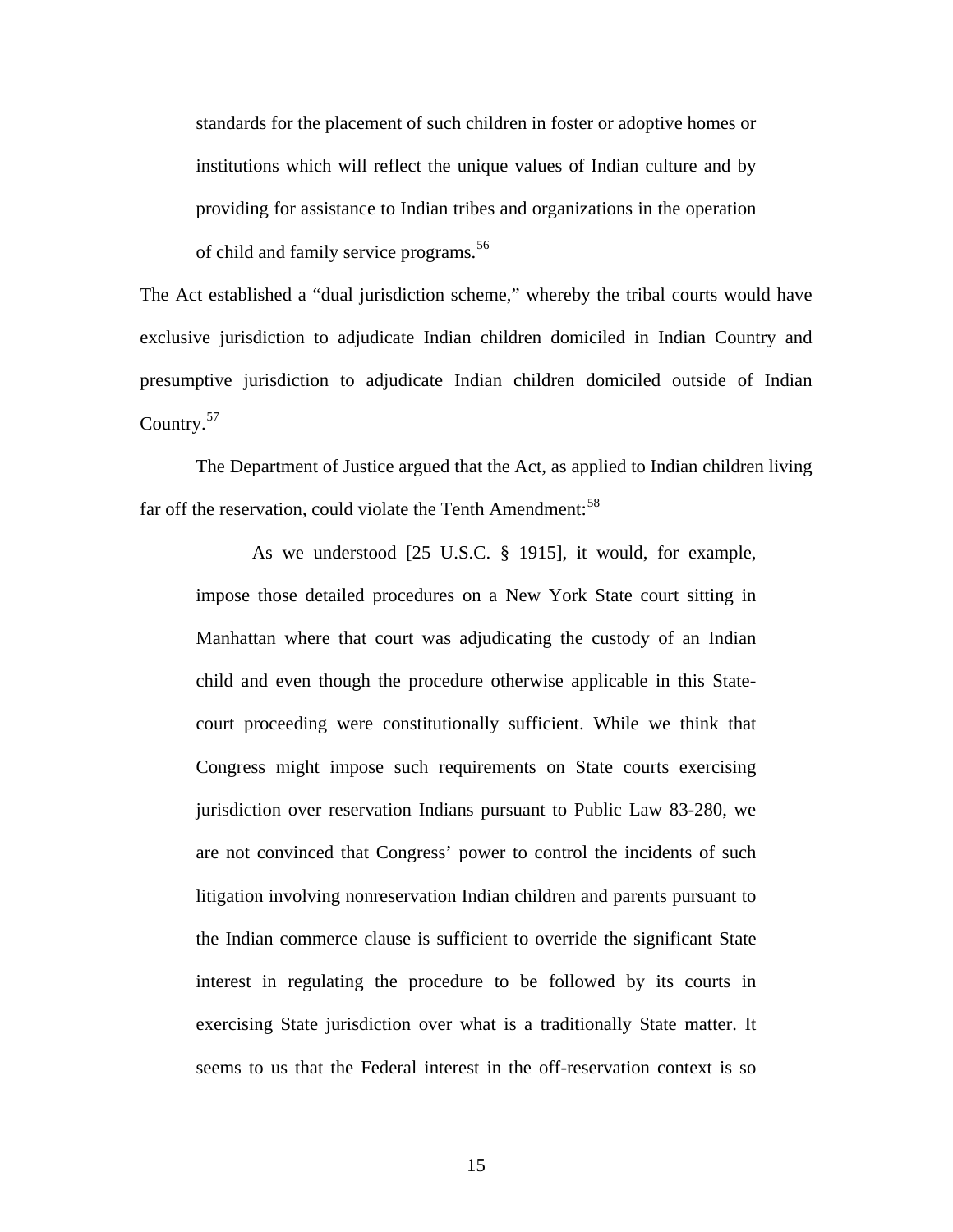attenuated that the 10th Amendment and general principles of federalism preclude the wholesale invasion of State power contemplated by [25 U.S.C. § 1915].<sup>[59](#page-29-1)</sup>

Of course, Congress attempted to rectify the alleged constitutional infirmity by relying upon more than just the Indian Commerce Clause,  $60$  but the Department of Justice's Tenth Amendment concerns require additional contemplation.

#### **The Strange Case of Indian Tribes and the Tenth Amendment**

 The Tenth Amendment has served as both a weak or nonexistent restriction on Congress's authority under the Commerce Clause or a relatively powerful one, depending on the era. From the last decades of the 19th century until 1937, the Supreme Court often relied upon the Tenth Amendment to limit Congressional power to regulate commerce.<sup>[61](#page-29-1)</sup> The strongest statement of states' rights during that period came in *The Child Labor Case*  (*Hammer v. Dagenhart*),  $62$  where the Court struck down a federal statute banning the shipment of good made by children working more than eight hours a day or six days a week. The Court noted that if it upheld federal authority to regulate child labor "all freedom of commerce will be at an end, and the power of the States over local matters may be eliminated, and thus our system of government be practically destroyed."<sup>[63](#page-29-1)</sup> But in United States v. Darby,<sup>[64](#page-29-1)</sup> the Court noted that the Tenth Amendment's limitation on Congress power under the Commerce Clause was a "truism."[65](#page-29-1) From 1937 until 1995, the Court had not struck down a single federal statute regulating commerce, even that which on the surface appeared to be completely internal commerce<sup>[66](#page-29-1)</sup> or involved subject matters often considered to be matters of exclusively state control.<sup>[67](#page-29-1)</sup> The Court adopted a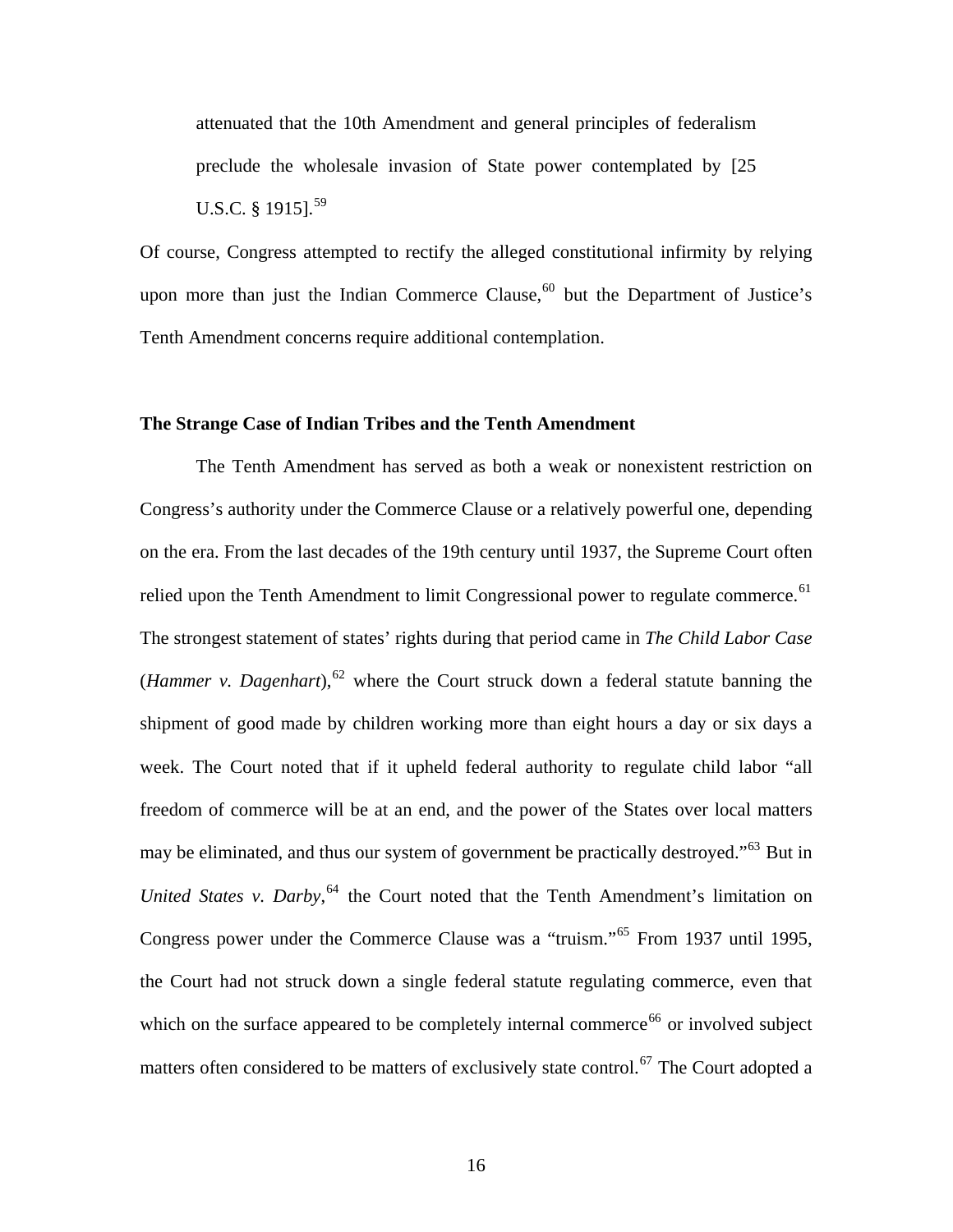permissive rule whereby the Court would not inquire into Congressional authority under the Commerce Clause so long as there was a rational basis to link the Congressional action to commerce.<sup>[68](#page-29-1)</sup>

 In 1995, the Court struck down aspects of a federal gun control act criminalizing the possession of guns near public schools.<sup>[69](#page-29-1)</sup> In 2000, the Court struck down a federal statute imposing criminal penalties on individuals who committed violence motivated by the gender of the victim.<sup>[70](#page-29-1)</sup> While the Court in both of these cases referenced the Tenth Amendment's reservation of state power to regulate family affairs,  $\frac{1}{1}$  neither relied on a Tenth Amendment bar. The Court articulated a new rule: "[T]he proper test requires an analysis of whether the regulated activity 'substantially effects' interstate commerce."<sup>[72](#page-29-1)</sup>

 In addition, the Court in recent decades has resurrected the Tenth Amendment from its status as "truism." In *Gregory v. Ashcroft*,<sup>[73](#page-29-1)</sup> the Court noted that the Tenth Amendment, alongside the Guarantee Clause, authorizes the states "to determine the qualifications of their most important government officials"<sup>[74](#page-29-1)</sup> – in that case, state judges, which had the effect of barring the application of the federal Age Discrimination in Employment Act of 1967 to those judges.[75](#page-29-1) The next Term, in *New York v. United States*,<sup>[76](#page-29-1)</sup> the Court struck down a federal statute offering incentives to states to adopt a rigorous regulating scheme relating to low-level radioactive waste.<sup>[77](#page-29-1)</sup>

*New York* offered a spin on the *Darby* Court's labeling of the Tenth Amendment as a truism that turned a "tautology" into a relatively powerful limit on Congressional authority, one that only the Court could constitutionally identify. First, the Court agreed with the *Darby* Court.<sup>[78](#page-29-1)</sup> Next, the Court noted that the Tenth Amendment does serve as a "limit" that "restrains the power of Congress."<sup>[79](#page-29-1)</sup> Of course, Justice O'Connor's majority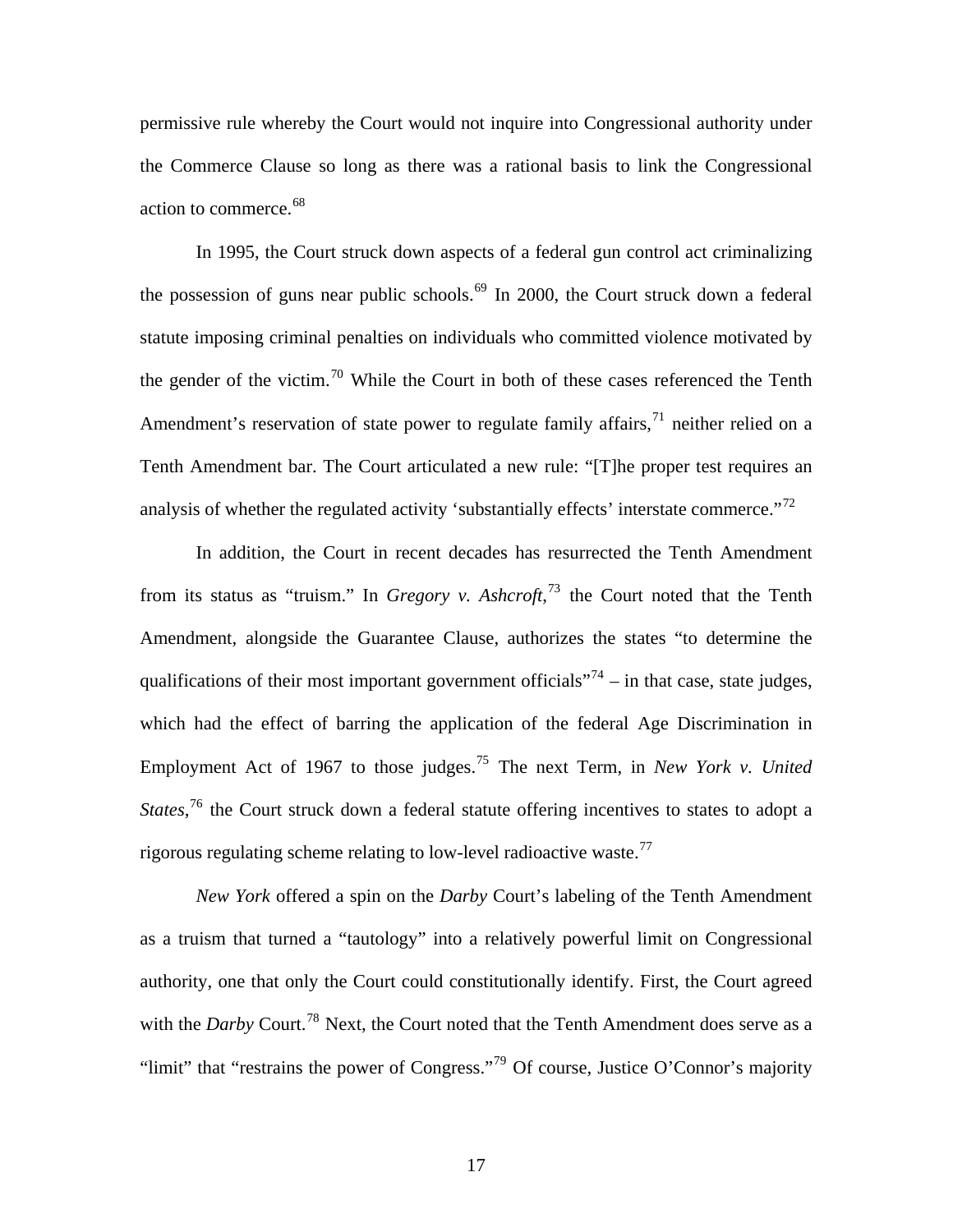opinion implicitly reserved to the Supreme Court the authority to determine whether the Federal Government exceeded the limits of the Tenth Amendment.<sup>[80](#page-29-1)</sup> The *New York* Court adopted an "anti-commandeering" rule as the standard for when Congress has violated the Tenth Amendment: "Congress may not simply 'commandee[r] the legislative processes of the States by directly compelling them to enact and enforce a federal regulatory program."<sup>[81](#page-29-1)</sup> The Court added, in an attempt at clarification, that "[w]hile Congress has substantial powers to govern the Nation directly, including in areas of intimate concern to the States, the Constitution has never been understood to confer upon Congress the ability to govern according to Congress' instructions."[82](#page-29-1) The Court concluded, "We have always understood that even where Congress has authority under the Constitution to pass laws requiring or prohibiting certain acts, it lacks the power directly to compel the States to require or prohibit those acts."<sup>[83](#page-29-1)</sup>

 The question, then, under the Court's Tenth Amendment jurisprudence after *New York* might be whether the Indian Child Welfare Act could be said either to commandeer the regulatory mechanisms of the States or to require the States to adopt a particular regulatory mechanism. It is debatable, perhaps, whether a jurisdictional scheme and minimum federal standards relating to the placement of Indian children amount to a "commandeering" of state regulatory mechanisms, but that statement of the law is incomplete without a reminder that the Tenth Amendment and Congressional authority under the Indian Commerce Clause simply does not match up.

 The Tenth Amendment would reserve the powers and authorities of the states absent a particular provision in the Constitution granting that power to the federal government. In many areas, such as commerce or taxation, the federal government and

18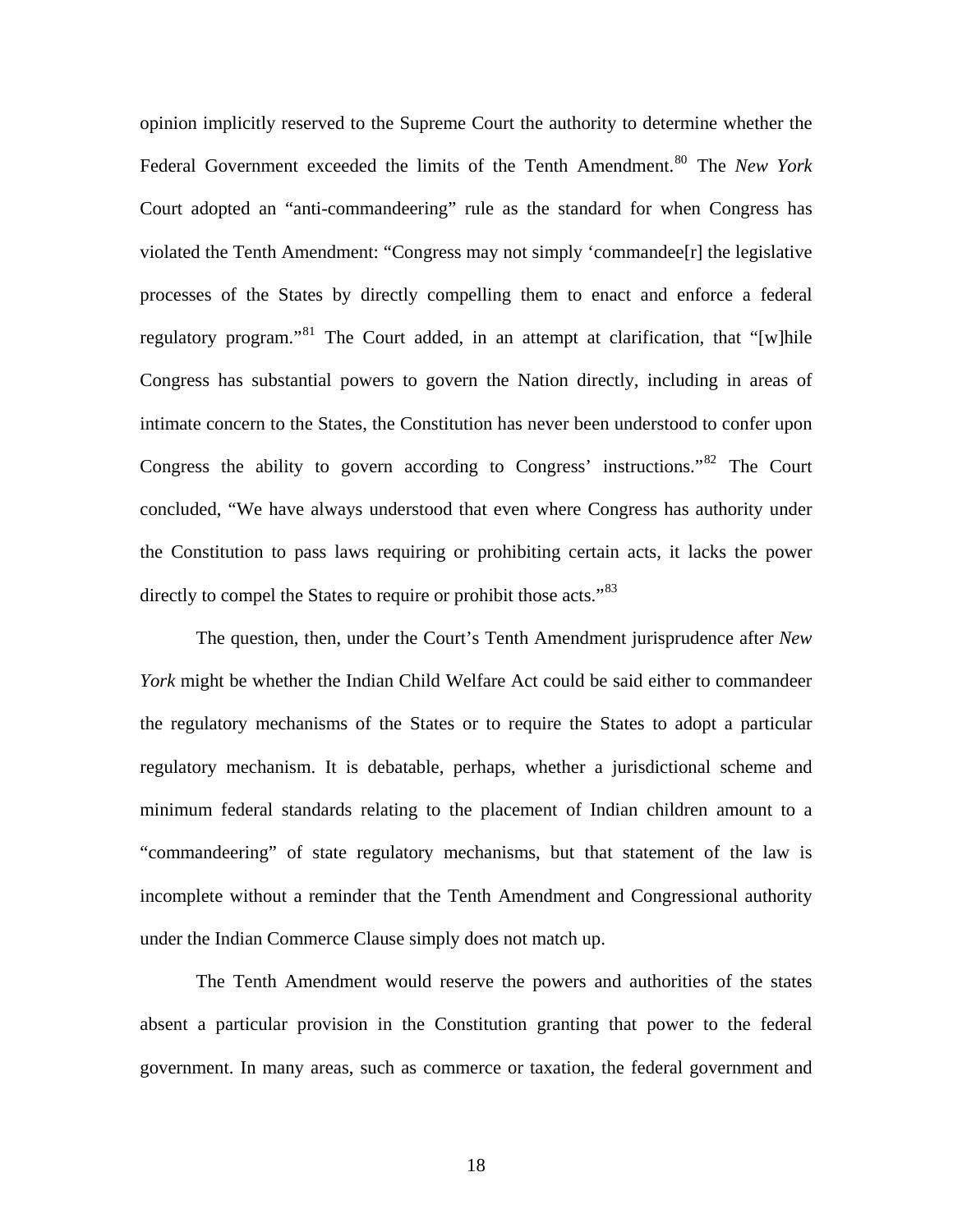the states retain a concurrent power, subject to the Supremacy Clause.<sup>[84](#page-29-1)</sup> But what about situations where the Constitution reserves *no* powers and authorities to the states? There are at least two such areas and they are somewhat related: Foreign Affairs and Indian Affairs. It is well-settled that no foreign affairs powers are reserved to the states under the Constitution.<sup>[85](#page-29-1)</sup>

 It is equally well-settled that no Indian affairs powers are reserved to the states. As James Madison lamented in Federalist No. 42:

 The regulation of commerce with the Indian tribes is very properly unfettered from two limitations in the articles of Confederation, which render the provision obscure and contradictory. The power is there restrained to Indians, not members of any of the States, and is not to violate or infringe the legislative right of any State within its own limits. What description of Indians are to be deemed members of a State, is not yet settled, and has been a question of frequent perplexity and contention in the federal councils. And how the trade with Indians, though not members of a State, yet residing within its legislative jurisdiction, can be regulated by an external authority, without so far intruding on the internal rights of legislation, is absolutely incomprehensible. This is not the only case in which the articles of Confederation have inconsiderately endeavored to accomplish impossibilities; to reconcile a partial sovereignty in the Union, with complete sovereignty in the States; to subvert a mathematical axiom, by taking away a part, and letting the whole remain.<sup>[86](#page-29-1)</sup>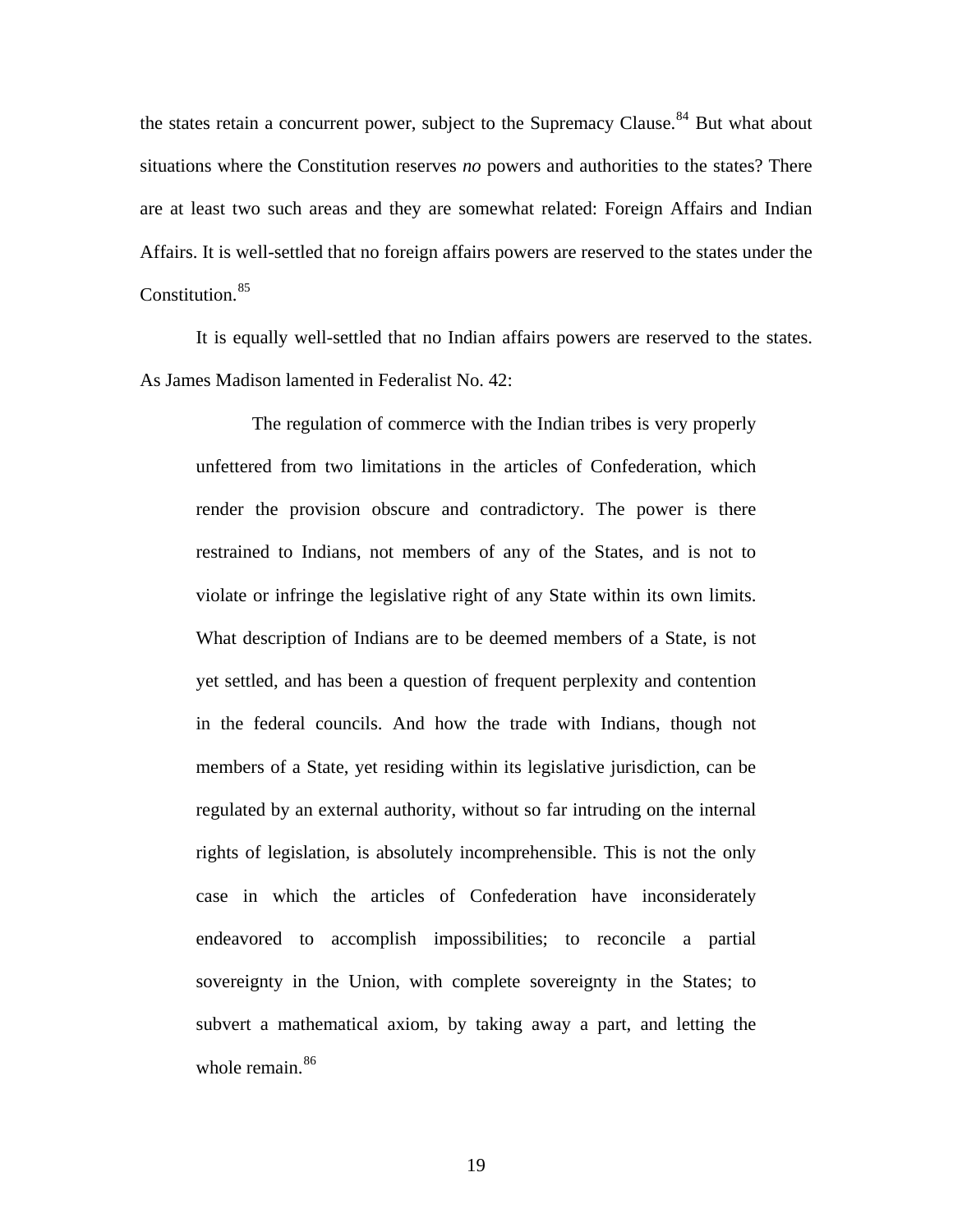One the flaws of the Constitution identified by Madison was the problem of the proviso in Article IX, clause 4 of the Articles of Confederation relating to Indian tribes. The whole clause read: "The United States in Congress assembled shall also have the sole and exclusive right and power of … regulating the trade and managing all affairs with the Indians, not members of any of the States, *provided that the legislative right of any State within its own limits be not infringed or violated*…."[87](#page-29-1) The proviso to the grant of authority to Congress to deal in Indian affairs exclusively undermined the purpose of the exclusive grant, rendering the entire provision "incomprehensible" to Madison.<sup>[88](#page-29-1)</sup> As implied earlier, the solution proposed by Madison during the 1787 Constitutional Convention was to eliminate the states from the question of Indian affairs in the entirety.<sup>[89](#page-29-1)</sup> The Supreme Court's decisions in the field of the Tenth Amendment and Indian affairs are uniform: The States have no authority (except that expressly granted by Congress) in Indian affairs.  $90$ 

 Regardless of whether one views Congressional authority under the Commerce Clause as sufficient to enact the Indian Child Welfare Act, the Tenth Amendment poses *no bar whatsoever* on Congressional authority under the Indian Child Welfare Act. As the Court stated decisively in *Seminole Tribe of Florida v. Florida*, "[T]he States … have been divested of virtually all authority over Indian commerce and Indian tribes."<sup>[91](#page-29-1)</sup> In short, in this unique area of federal law, the Supreme Court cannot use its power to interpret the Tenth Amendment to restrict any action of Congress under the Indian Commerce Clause.<sup>[92](#page-29-1)</sup>

 Nevertheless, California appellate courts followed the lead of the 1978 Department of Justice letter and applied the Tenth Amendment to hold that ICWA was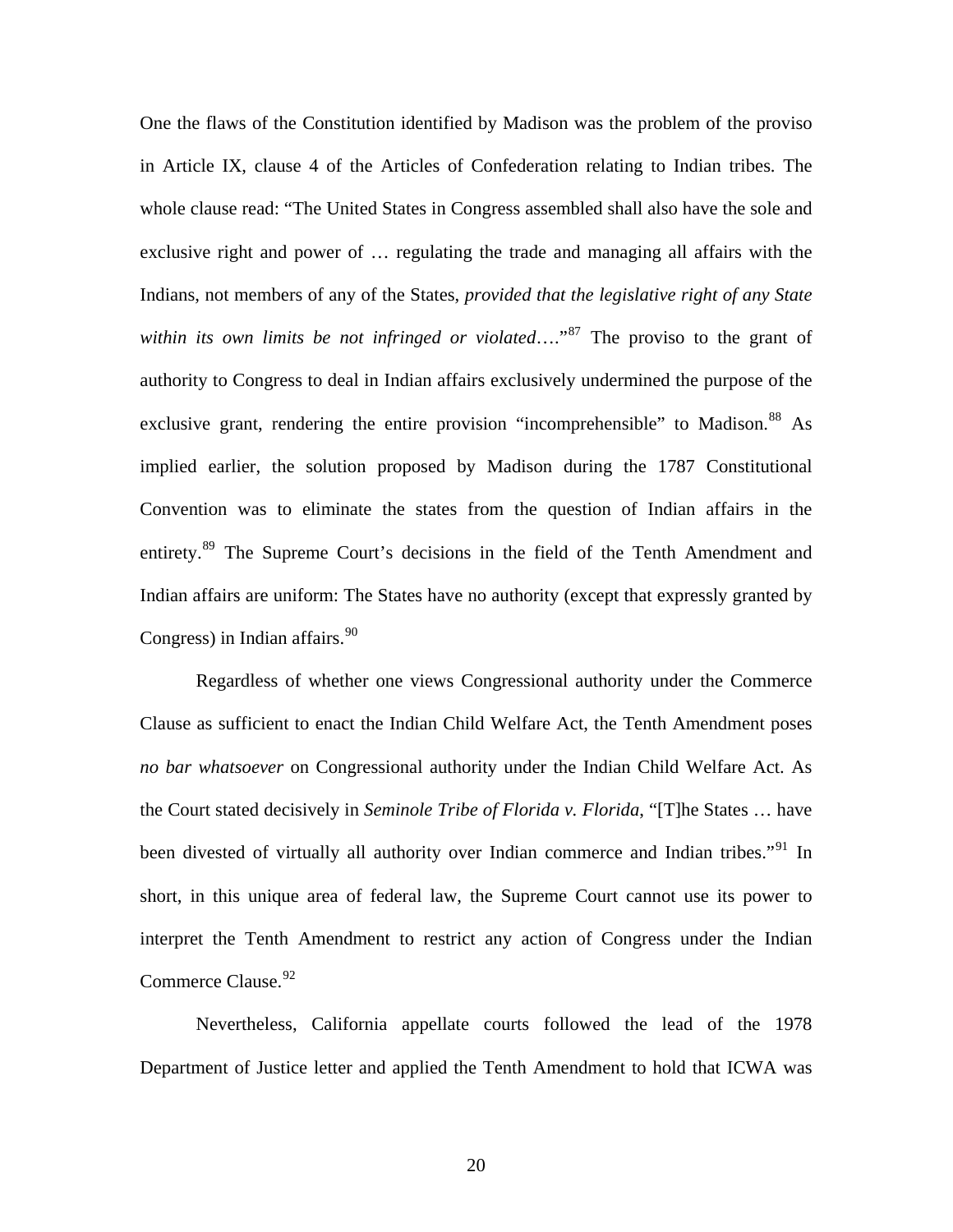unconstitutional as applied to certain off-reservation Indian children.<sup>[93](#page-29-1)</sup> These courts held, as the Justice letter suggested, that Congress's interest (and by logical extension, the tribe's interest) in Indian children domiciled far from their tribe's lands does not outweigh the state's interest in adjudicating the children.<sup>[94](#page-29-1)</sup> But the federal or tribal "interest" in Indian children, regardless of where they are domiciled, is irrelevant in the original understanding of the Indian Commerce Clause.<sup>[95](#page-29-1)</sup> Congress – and only Congress – has the authority to determine who is an Indian or not for purposes of national legislation on Indian affairs.<sup>[96](#page-29-1)</sup> Since the Tenth Amendment reserves nothing to the states and, more importantly, *grants nothing* to the states,  $97$  its presence in the Commerce Clause equation is eliminated. In fact, several courts have rejected Tenth Amendment challenges to ICWA.<sup>[98](#page-29-1)</sup> But they have done so with little or no analysis of the original understanding of the Indian Commerce Clause and its relationship to the Tenth Amendment.

# **The Constitutionality of ICWA under the Original Public Meaning of the Indian Commerce Clause**

 With the Tenth Amendment out of the picture, the question of whether Congress's authority under the Indian Commerce Clause is sufficient to enact the Indian Child Welfare Act becomes a much simpler task. Under the Interstate Commerce Clause, the test applied by the Supreme Court – with the Tenth Amendment's reservation of states' rights built in – is "whether the regulated activity "substantially affects" interstate commerce."<sup>[99](#page-29-1)</sup> But since that test assumed that states' rights have a role to play in the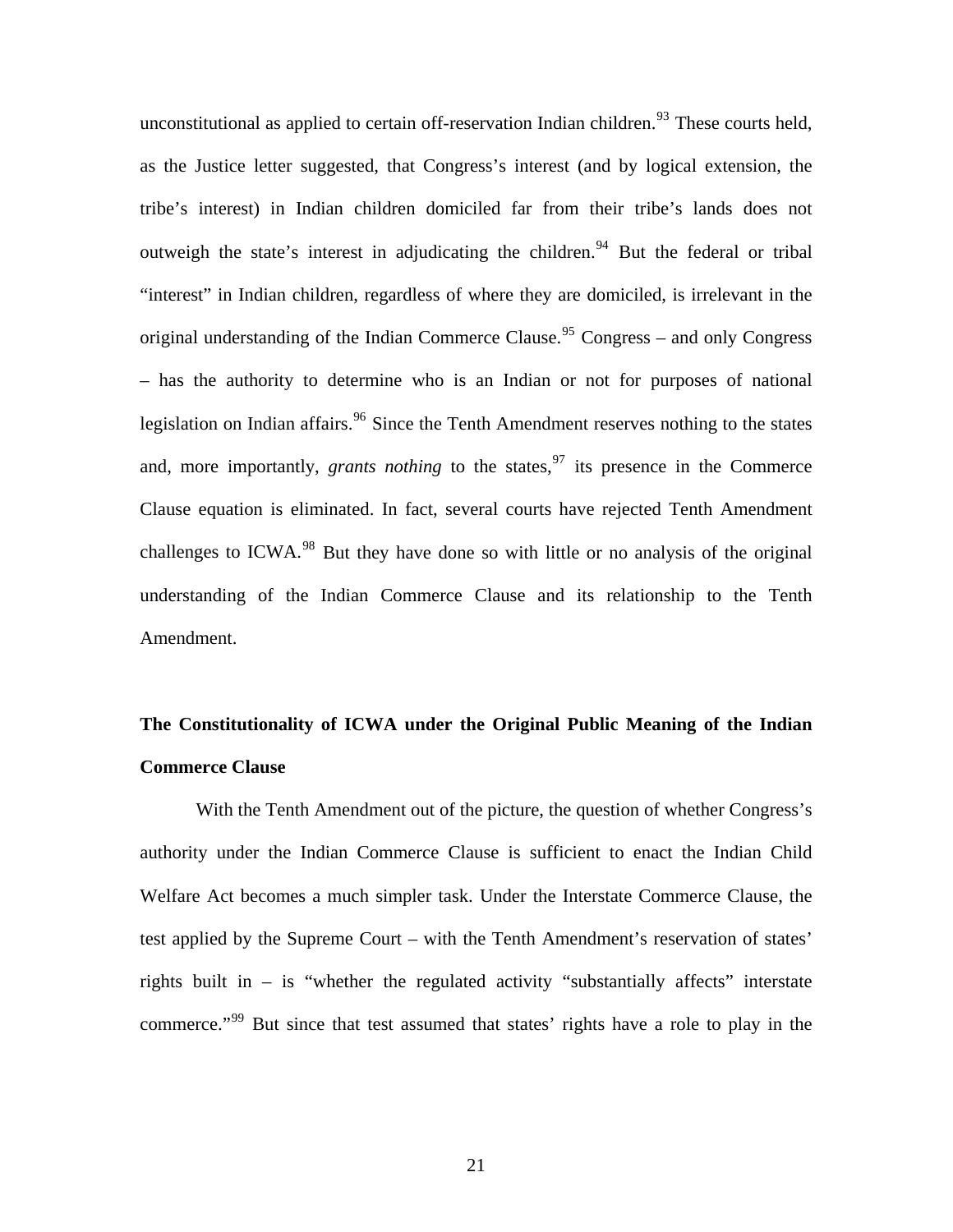equation, it should not be applicable in the analysis of whether ICWA is constitutional under the Indian Commerce Clause.

 The general test that the Supreme Court adopted and applied as to whether an act of Congress was authorized by the Indian Commerce Clause is the so-called "rational basis test."<sup>[100](#page-29-1)</sup> According to the Court, so long as the statute is rationally related to the "'fulfillment of Congress' unique obligation toward the Indians…'"[101](#page-29-1) the exercise of Congressional authority is authorized by the Constitution. If we were to tweak this test to conform to the original public meaning of the Indian Commerce Clause, we would have to take into consideration, for example, how the First Congress understood the extent of Congressional power under the Indian Commerce Clause. The First Congress enacted the Trade and Intercourse Act of 1790, extending federal criminal law and jurisdiction into Indian Country as applied to non-Indian and Indian crimes, which in turn implicitly defined "Indian Commerce" to include not only economic intercourse, but also social interactions between Indians and non-Indians. As explained above, the original understanding of "Commerce" under the Interstate and Foreign Commerce Clauses differs substantially from "Indian Commerce." The question then is whether Congress could have rationally believed that the removal and placement of Indian children is a question of "Indian Commerce."

 This restatement of the test is not so dissimilar from the Interstate and Foreign Commerce Clause test that the Supreme Court adopted and applied from 1937 to 1995. The Court "defer[red] to what is often a merely implicit congressional judgment that its regulation addresses a subject substantially affecting interstate commerce 'if there is any rational basis for such a finding.'"[102](#page-29-1) According to Justice Souter's dissent in *Lopez*, the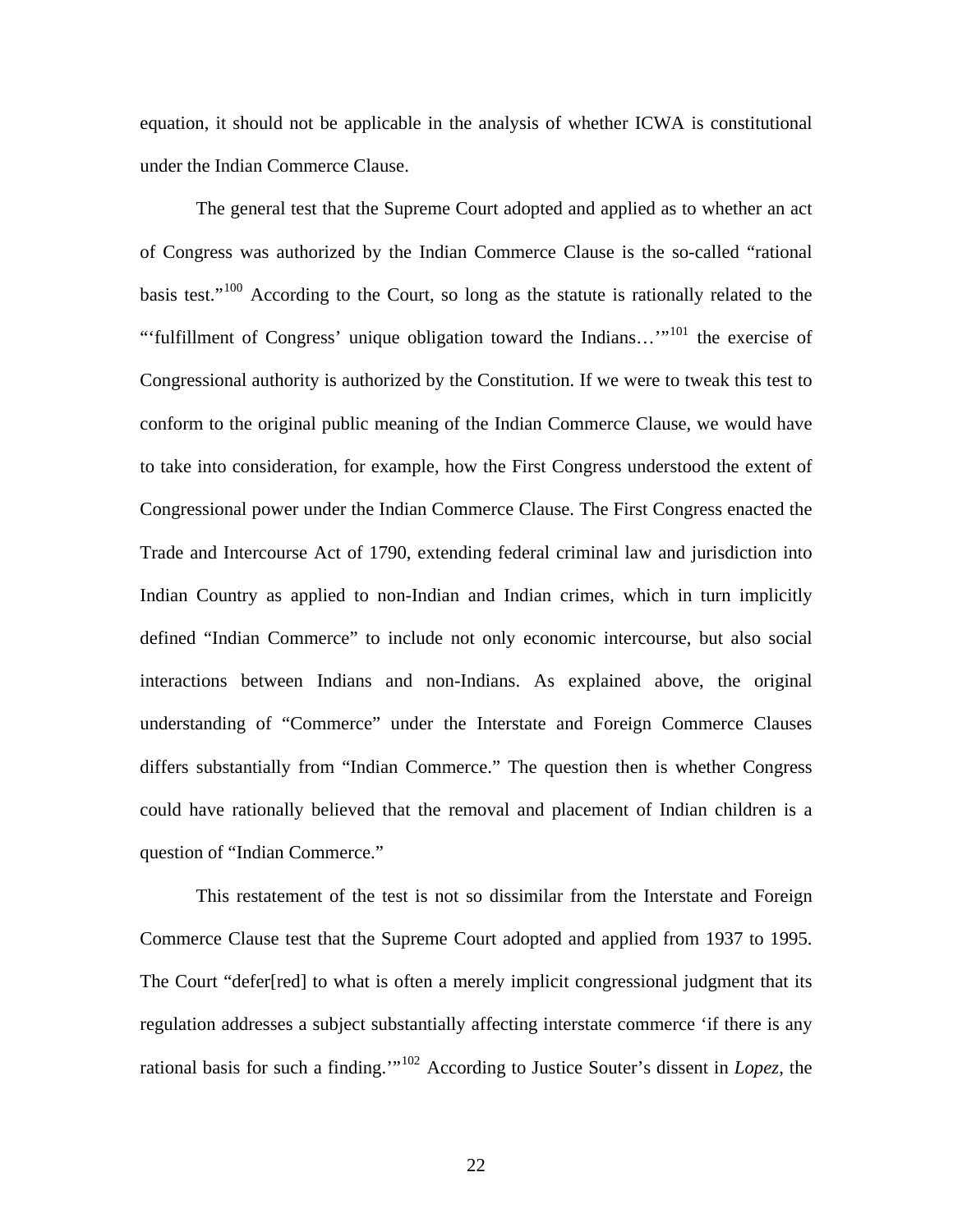Court deferred to Congress because "it reflects our respect for the institutional competence of the Congress on a subject expressly assigned to it by the Constitution and our appreciation of the legitimacy that comes from Congress's political accountability in dealing with matters open to a wide range of possible choices."[103](#page-29-1) Of course, Justice Souter's formulation of past Commerce Clause doctrine appeared in a dissent to a case that apparently wiped away much of that deference.<sup>[104](#page-29-1)</sup>

 But the Indian Commerce Clause is different. Given that the Framers intended and the First Congress understood that the states should have no role whatsoever (absent Congressional consent) in the field of Indian affairs, Supreme Court deference to the actions of Congress under the Indian Commerce Clause should be at its "zenith."[105](#page-29-1) And Supreme Court deference from long before the time of *Kagama* until the advent of the Rehnquist Court was all but absolute, with the Court often refusing to question the exercise of Congressional (and delegated Executive branch) Indian affairs powers, labeling its exercise a non-justiciable political question.<sup>[106](#page-29-1)</sup> It would be a monumental misreading of history for an originalist judge to disregard the difference between the Indian Commerce Clause and the rest of the Commerce Clause. There is no serious doubt that the First Congress would have viewed ICWA as applied on or near reservation land as well within the purview of Indian Commerce.

 But the more difficult question is whether the original public meaning of the Indian Commerce Clause supports the application of ICWA to Indian children with a nominal tie to Indian Country. This was the exact concern posed by the Department of Justice in 1978 and by the California appellate court in  $2001$ .<sup>[107](#page-29-1)</sup> The argument goes like this: ICWA applies to an Indian child domiciled far from Indian Country, who is eligible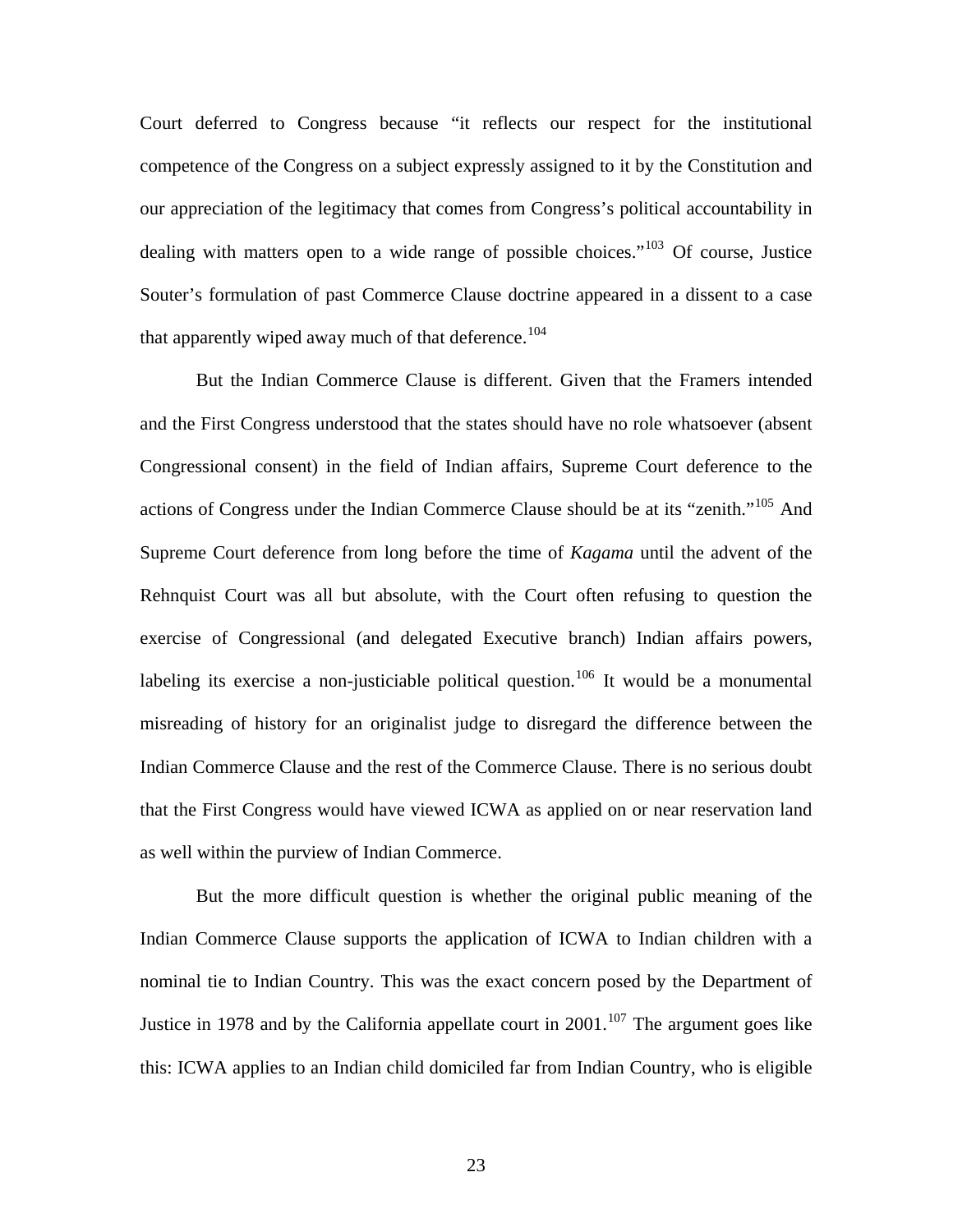for membership in an Indian tribe, but who perhaps has never lived in or even visited his reservation.<sup>[108](#page-29-1)</sup> The state or the child's advocate argues that the definition of "Indian" child" is overinclusive, meaning that it includes within its grasp children who are not really Indians. These children should be adjudicated in state courts as would other non-Indian children. ICWA amounts to an intrusion into Tenth Amendment-reserved states' rights.[109](#page-29-1) Of course, this exact theory was advanced by the State of Mississippi in *United States v. John* – and the Court rejected the claim.<sup>[110](#page-29-1)</sup> There, the State "suggest[ed] that since 1830 the Choctaws residing in Mississippi have become fully assimilated into the political and social life of the State, and that the Federal Government long ago abandoned its supervisory authority over these Indians."[111](#page-29-1) Moreover, an understanding of the original relationship between the Indian Commerce Clause and the Tenth Amendment undermines this argument.

 There is a different way to view this claim from an originalist perspective. Consider that the Constitution assumes at least two classes or categories of Indians – "Indians not taxed"<sup>[112](#page-29-1)</sup> and, presumably, "Indians taxed."<sup>[113](#page-29-1)</sup> Indians not taxed were excluded from the population count for purposes of representation, but neither class could vote regardless.<sup>[114](#page-29-1)</sup> The claim that some Indians have "assimilated" and are therefore under state jurisdiction (reserved by the Tenth Amendment) ignores the fact that Congress has *exclusive* authority as of the ratification to determine who is an Indian (Not Taxed) and who is not (Taxed).<sup>[115](#page-29-1)</sup> Consider for example the Stockbridge-Munsee Community in Wisconsin.<sup>[116](#page-29-1)</sup> The tribe agreed in 1735 to settle in a small community in western Massachusetts, a praying town.<sup>[117](#page-29-1)</sup> Around 1831, the tribe agreed to remove west to Wisconsin.[118](#page-29-1) In 1843, Congress disestablished the tribe and subjected its members to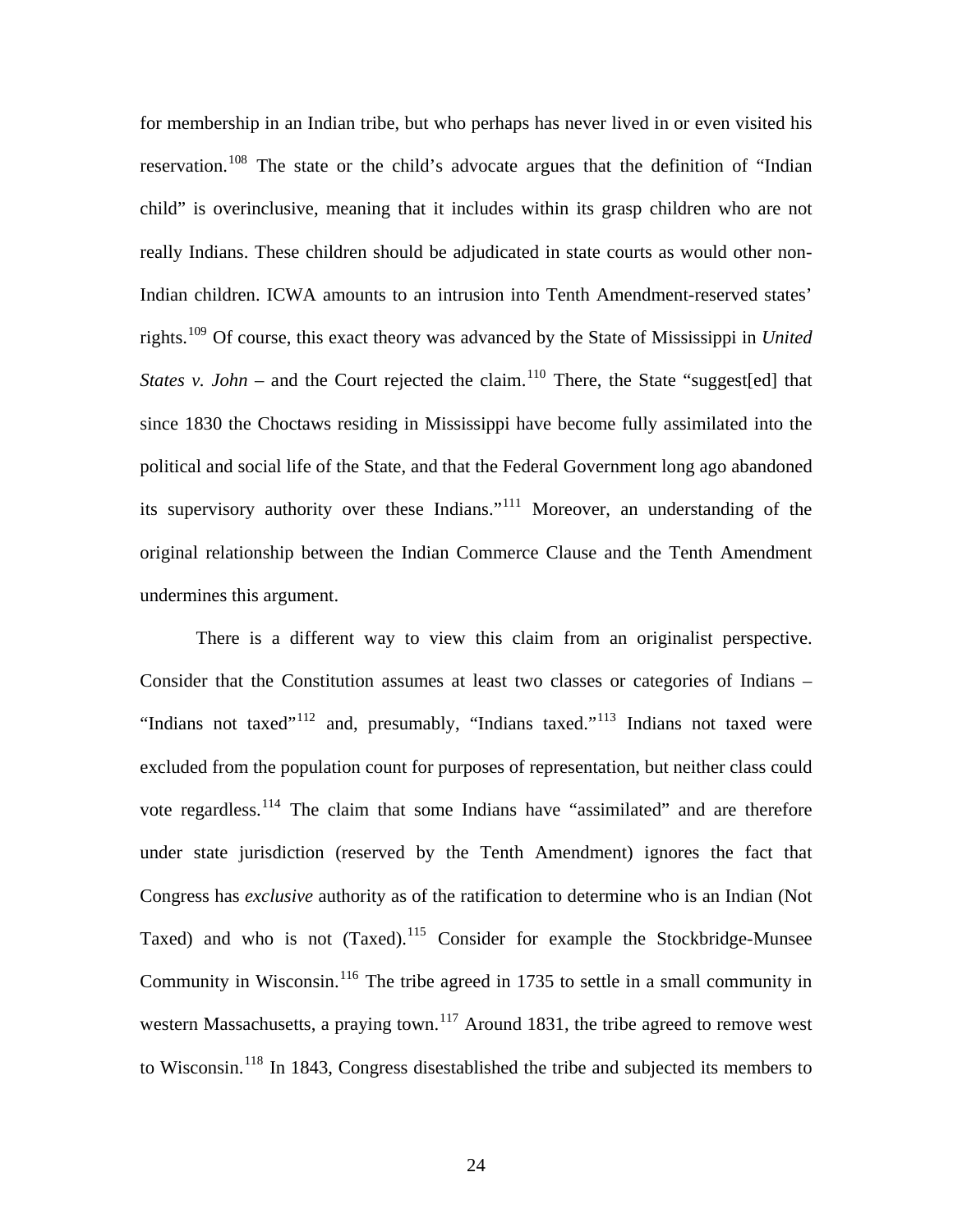state jurisdiction.<sup>[119](#page-29-1)</sup> A mere three years later, Congress repealed the 1843 act and restored the tribe's status as an Indian tribe, presumably restoring their "Indians Not Taxed" status.<sup>[120](#page-29-2)</sup> State courts and state officers are simply not authorized to make their own determination about who is an Indian and who is not, especially when the program or policy the states are interpreting is not their own.<sup>[121](#page-29-3)</sup>

#### **Conclusion**

 Although Congress hedged its bet when it listed more than the Indian Commerce Clause alone as its stated sources of constitutional authority to enact the Indian Child Welfare Act, there was ample authority in the clause. The Indian Commerce Clause is to be interpreted differently from the Interstate and Foreign Commerce Clauses. Both the original intent of the Framers and the original public meaning of the Indian Commerce Clause compel this result. A resort to the Tenth Amendment reservation of nonenumerated rights does nothing to reduce Congressional authority under the Indian Commerce Clause because all historical evidence points to an inescapable conclusion – the original intent and meaning of the Indian Commerce Clause was to make Congressional authority plenary and *exclusive* as to the states.

 $\overline{a}$ 

<sup>&</sup>lt;sup>1</sup> Pub. L. 95-608, 92 Stat. 3069 (1978), *codified as amended at* 25 U.S.C. § 1901 et seq. <sup>2</sup> 400 U.S. 20 (1080)

 $2$  490 U.S. 30 (1989).

<sup>3</sup> *E.g.*, In re Bridget R., 41 Cal. App. 4th 1483, 1510-11 (1996). *Cf*. Agua Caliente Band of Cahuilla Indians v. Superior Court, 148 P.3d 1126, 1136-38 (Cal. 2006) (applying the Tenth Amendment in conjunction

<sup>&</sup>lt;sup>4</sup> *E.g.*, Carole E. Goldberg, *Decent into Race*, 49 UCLA L. REV. 1373 (2002); Cheyañna L. Jaffke, *The "Existing Indian Family" Exception to the Indian Child Welfare Act: The States' Attempt to Slaughter Tribal Interests in Indian Children*, 66 LA. L. REV. 733, 755-57 (2006); Christine Metteer, *The Existing Indian Family Exception: An Impediment to the Trust Responsibility to Preserve Tribal Existence and*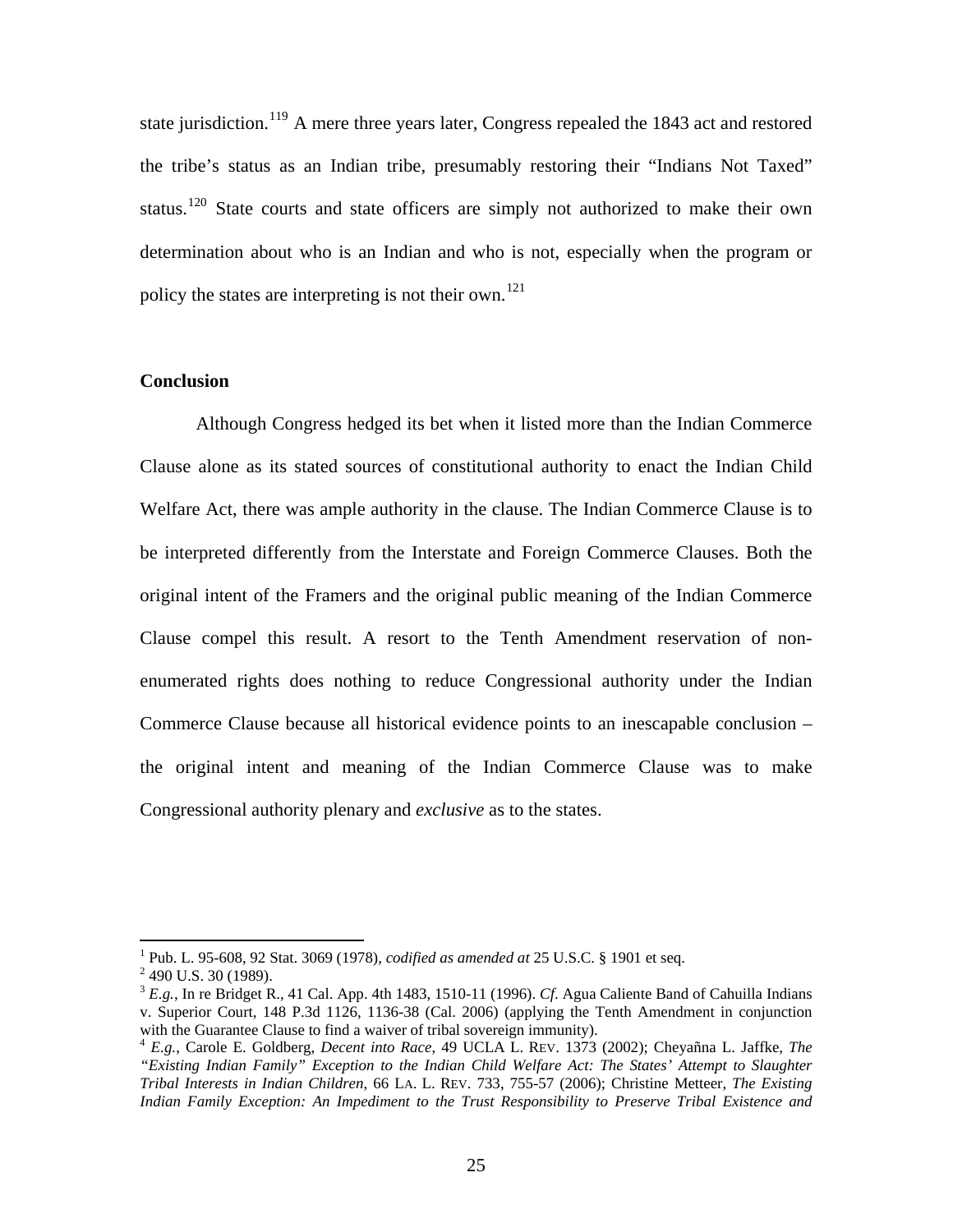*Culture as Manifested in the Indian Child Welfare Act*, 30 LOY. L.A. L. REV. 647, 672-87 (1997). For a view that ICWA violates the due process and equal protection clauses, see Christine D. Bakeis, *The Indian Child Welfare Act of 1978: Violating Personal Rights for the Sake of the Tribe*, 10 NOTRE DAME J. L. ETHICS & PUB. POL'Y 543 (1996).<br><sup>5</sup> CONST. art. I, § 8, cl. 3.

 $\overline{a}$ 

 $6$  See 25 U.S.C. § 1901(1) (relying upon the Indian Commerce Clause "and other constitutional authority" for the plenary power of Congress in Indian Affairs); 25 U.S.C. § 1901(2) ("Congress, through statutes, treaties, and the general course of dealing with Indian tribes, has assumed the responsibility for the protection and preservation of Indian tribes and their resources….").

<sup>7</sup> *See* Morton J. Horowitz, *Foreward—The Constitution of Change: Legal Fundamentality without* 

<sup>8</sup> See generally RAOUL BERGER, GOVERNMENT BY JUDICIARY (1977); ROBERT BORK, THE TEMPTING OF AMERICA: THE POLITICAL SEDUCTION OF THE LAW (1990).

See JAN CRAWFORD GREENBURG, SUPREME CONFLICT: THE INSIDE STORY OF THE STRUGGLE FOR CONTROL OF THE UNITED STATES SUPREME COURT 38-39, 179, 213-15 (2007); CASS R. SUNSTEIN, RADICALS IN ROBES: WHY EXTREME RIGHT-WING COURTS ARE WRONG FOR AMERICA 36-37 (2005); Robert H. Bork, *Neutral Principles and Some First Amendment Problems*, *in* MODERN CONSTITUTIONAL THEORY: A READER 92, 92-100 (John H Garvey, T. Alexander Aleinikoff & Daniel A. Farber eds., 5th ed. 2004). *Cf* ANTONIN SCALIA, *Response*, *in* A MATTER OF INTERPRETATION: FEDERAL COURTS AND THE LAW 137, 139 (1997) (asserting that originalism should be used to prevent the judicial creation of "novel" constitutional rights).<br><sup>10</sup> See Stephen Breyer, ACTIVE LIBERTY: INTERPRETING OUR DEMOCRATIC CONSTITUTION 117 (2006).

<sup>11</sup> See Erwin Chemerinsky, *A Well-Regulated Right to Bear Arms*, WASH. POST, March 14, 2007, at A15 ("Each side of the debate marshals impressive historical arguments about what 'militia' and 'keep and bear arms' meant in the late 18th century. In the past few years, two other federal courts of appeals exhaustively reviewed this history, and one determined that the Framers intended the individual rights approach, while the other read history as supporting the collective rights approach.").<br> $^{12}E.g.,$  RANDY E. BARNETT, RESTORING THE LOST CONSTITUTION 100-09 (2004).

<sup>13</sup> See Gregory E. Maggs, *A Concise Guide to the Federalist Papers as a Source of the Original Meaning of the United States Constitution* (March 9, 2007), *available at*

[http://papers.ssrn.com/sol3/papers.cfm?abstract\\_id=969675.](http://papers.ssrn.com/sol3/papers.cfm?abstract_id=969675)<br><sup>[14](http://papers.ssrn.com/sol3/papers.cfm?abstract_id=969675)</sup> *E.g.*, United States v. Lopez, 514 U.S. 549, 585-86 (1995) (Thomas, J., concurring) (quoting several dictionaries contemporaneous to the ratification of the Constitution as evidence of the original meaning of "commerce").

<sup>15</sup> *See* H. Jefferson Powell, *The Original Understanding of Original Intent*, 98 HARV. L. REV. 885, 885-86 (1985). Professor Powell's paper is a landmark critique of originalism. *See* Mary L. Dudziak, Legal History Blog, *Remembering Powell on the Original Understanding of Original Intent*, *available at* <http://legalhistoryblog.blogspot.com/2007/03/remembering-powell-on-original.html>.<br><sup>16</sup> 118 U.S. 375 (1886).<br><sup>17</sup> *Kagama*, 118 U.S. at 385.

<sup>18</sup> *Kagama*, 118 U.S. at 378-79.<br><sup>19</sup> *Kagama*, 118 U.S. at 379-80.

<sup>20</sup> See generally Robert Laurence, *The Indian Commerce Clause*, 23 ARIZ. L. REV. 203, 223-26 (1981).<br><sup>21</sup> JED RUBENFELD, REVOLUTION BY JUDICIARY 5 (2006).<br><sup>22</sup> See Antonin Scalia, *Common-Law Courts in a Civil-Law Syste Courts in Interpreting the Constitution and Laws*, *in* A MATTER OF INTERPRETATION, *supra* note \_\_, at 3, 23-25.

23 *See generally* CHARLES BLACK, STRUCTURE AND RELATIONSHIPS IN CONSTITUTIONAL LAW (1969);<br>Akhil Reed Amar, *Intratextualism*, 112 HARV. L. REV. 747 (1999).

<sup>24</sup> This is a canon of construction known as *ejusdem generis* – "of the same sort." Scalia, *supra* note \_\_, at 26.

<sup>25</sup> *See* Randy Barnett, *The Original Meaning of the Commerce Clause*, 68 U. CHI. L. REV. 101, 146 (2001); Saikrishna Prakash, *Against Tribal Fungibility*, 89 CORNELL L. REV. 1069, 1087-90 (2004); *see also* Saikrishna Prakash, *Our Three Commerce Clauses and the Presumption of Intrasentence Uniformity*, 55 ARK. L. REV. 1149, 1167 (2003) ("One might expect that the Indian commerce subpart would be read in a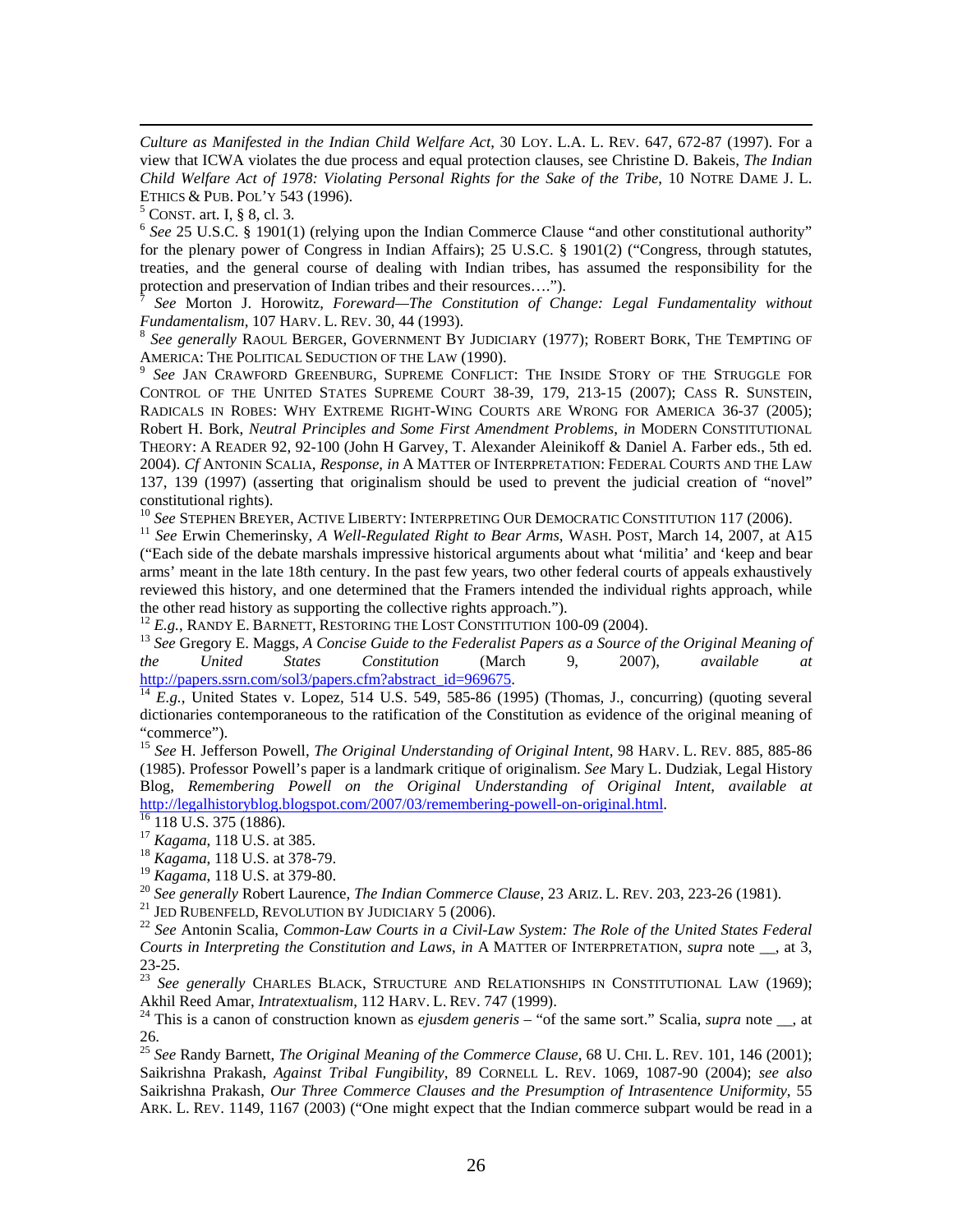similar manner as its counterparts."); *id*. at 1168 (noting that the Court's Indian Commerce Clause jurisprudence has only been established by "judicial fiat"). *Cf*. United States v. Lara, 541 U.S. 193, 215, 224 (2004) (Thomas, J., concurring in the judgment) (citing United States v. Morrison, 529 U.S. 598 (2000); United States v. Lopez, 514 U.S. 549 (1995); *id*. at 584-93 (Thomas, J., concurring)) 26 *See* Albert S. Abel, *The Commerce Clause in the Constitutional Convention and in Contemporary* 

*Comment*, 25 MINN. L. REV. 432, 467-68 (1941); *see also* Cotton Petroleum Corp. v. New Mexico, 490 U.S. 163, 192 (1989) (noting in dicta that "the Interstate Commerce and Indian Commerce Clauses have very different applications").<br> $^{27}$  Abel, *supra* note  $\_\_$ , at 467.

27 Abel, *supra* note \_\_, at 467. 28 Abel, *supra* note \_\_, at 467 (citing ARTICLES OF CONFEDERATION art. IX(4)) (emphasis added). The "qualification" referred to by Professor Abel is the notorious proviso in the Indian Affairs clause reserving some state authority that so infuriated James Madison. *See* THE FEDERALIST No. 42, at 269 (James Madison) (Clinton Rossiter ed. 1961) (referring to the proviso as "absolutely incomprehensible"); 1 RECORDS OF THE FEDERAL CONVENTION OF 1787, at 316 (Madison) (Max Farrand rev. ed. 1937) (Yale University Press 1966) ("By the federal articles, transactions with the Indians appertain to Congs. Yet in several instances, the States have entered into treaties & wars with them.").<br><sup>29</sup> See 2 RECORDS, *supra* note  $\_\_$ , at 324 (Madison).

<sup>30</sup> Abel, *supra* note \_\_, at  $\overline{467-68}$  (citing 2 RECORDS, *supra* note \_\_, at 321 (Journal)) (other footnotes omitted).<br> $31$  Abel, *supra* note \_\_, at 468.

<sup>32</sup> See Robert L. Stern, *That Commerce Which Concerns More States than One*, 47 HARV. L. REV. 1335, 1342 (1934).<br><sup>33</sup> Stern, *supra* note \_\_, at 1342.

<sup>34</sup> Stern, *supra* note \_\_, at 1342 n. 27.<br><sup>35</sup> Act of July 22, 1790, 1 STAT. 137 (1789-1799), *codified as amended at* 25 U.S.C. § 177 (hereinafter Trade and Intercourse Act of 1790).

36 COHEN'S HANDBOOK OF FEDERAL INDIAN LAW § 1.03[2], at 37 (Nell Jessup Newton et al. eds. 2005) (citing FRANCIS PAUL PRUCHA, THE GREAT FATHER: THE UNITED STATES GOVERNMENT AND THE AMERICAN INDIANS 30 (1984)). 37 Akhil Reed Amar, *America's Constitution and the Yale School of Interpretation*, 115 YALE L. J. 1997,

2004 n. 25 (2006) (citation omitted); *see also* AKHIL REED AMAR, AMERICA'S CONSTITUTION: A BIOGRAPHY 108 n. (2005) ("It also bears notice that the First Congress enacted a statue regulating noneconomic interactions and altercations—'intercourse'—with Indians…. Section 5 of this act dealt with crimes—whether economic or not—committed by Americans on Indian lands.") (citing Trade and Intercourse Act of 1790).

38 Jerry L. Mashaw, *Recovering American Administrative Law, 1787-1801*, 115 YALE L. J. 1256, 1300 (2006).

<sup>39</sup> See Egelhoff v. Egelhoff ex rel. Breiner, 532 U.S. 141, 151 (2001) (citing Hisquierdo v. Hisquierdo, 439 U.S. 572, 581 (1979)). *See generally* United States v. Morrison, 529 U.S. 598, 615-16 (2000); Boggs v. Boggs, 520 U.S. 833, 861 (1997) (Breyer, J., dissenting); United States v. Lopez, 514 U.S. 549, 564 (1995).<br><sup>40</sup> 490 U.S. 30 (1989); Jay S. Bybee, *The Tenth Amendment Among the Shadows: On Reading the Constitution in Plat* 

<sup>41</sup> Holyfield, 490 U.S. at 33-36.<br><sup>42</sup> Establishing Standards for the Placement of Indian Children in Foster or Adoptive Homes, To Prevent the Breakup of Indian Families, and for Other Purposes, H.R. Rep. 95-1386, at 9 (July 24, 1978); *see also Holyfield*, 490 U.S. at 32-33 (citing Indian Child Welfare Program, Hearings before the Subcommittee on Indian Affairs of the Senate Committee on Interior and Insular Affairs, 93rd Cong., 2d Sess. at 15 (1974) (hereinafter 1974 Hearings) (Statement of William Byler)).

 $^{43}$  H.R. Rep. 95-1386, at 9; *see also Holyfield*, 490 U.S. at 33 (citing 1974 Hearings, *supra* note \_\_, at 75-83).

 $^{44}$  H.R. Rep. 95-1386, at 9.

45 H.R. Rep. 95-1386, at 9.

<sup>46</sup> *See* 25 U.S.C. § 1901(4) ("[A]n alarmingly high percentage of Indian families are broken up by the removal, often unwarranted, of their children from them by nontribal public and private agencies and that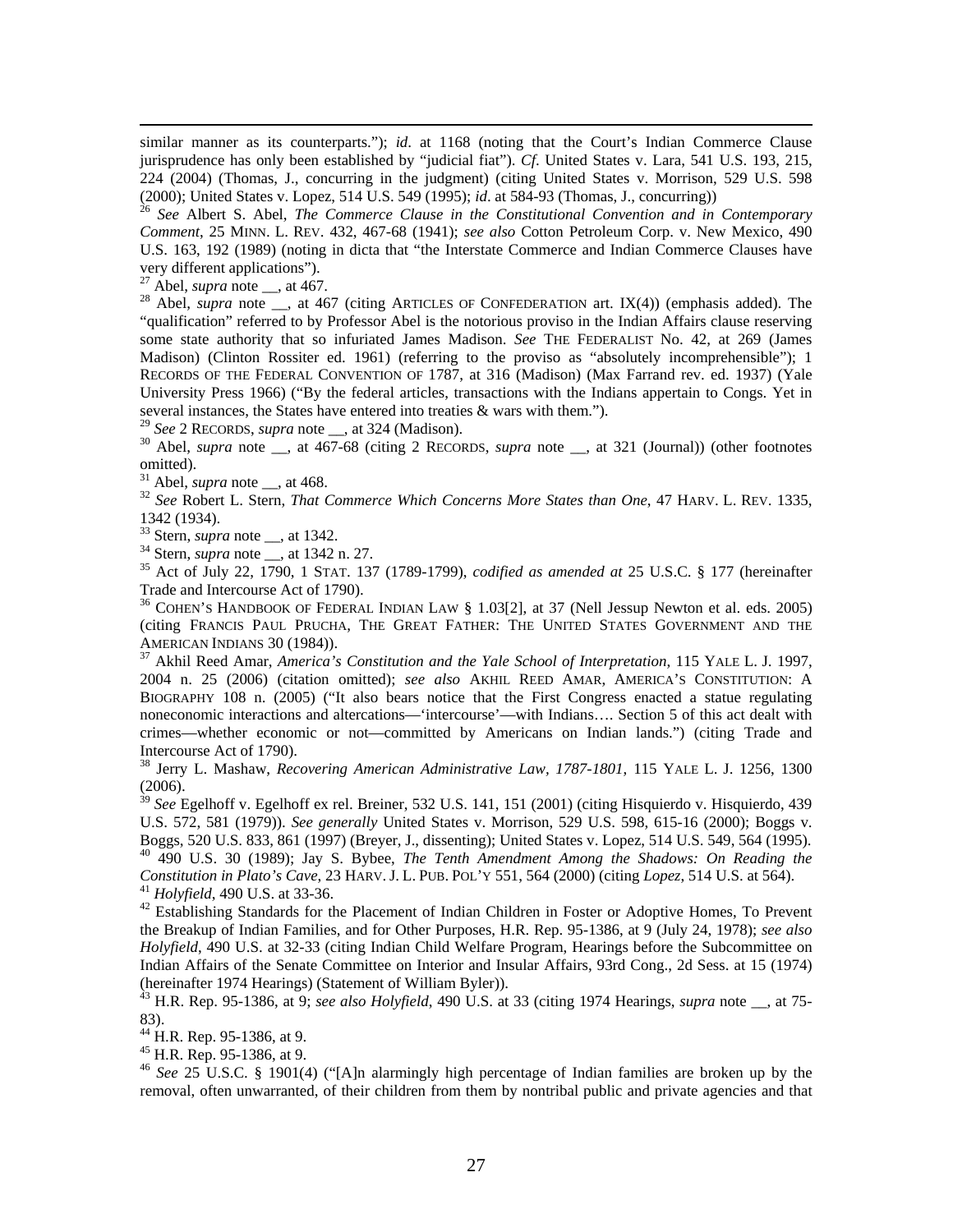an alarmingly high percentage of such children are placed in non-Indian foster and adoptive homes and institutions….").

47 H.R. Rep. 95-1386, at 10.

48 H.R. Rep. 95-1386, at 10.

49 H.R. Rep. 95-1386, at 10.

50 H.R. Rep. 95-1386, at 11.

51 H.R. Rep. 95-1386, at 11.

<sup>52</sup> *Holyfield*, 490 U.S. at 33 n. 1 (quoting 1974 Hearings, *supra* note <sub>\_\_</sub>, at 46 (Statement of Dr. Joseph Westermeyer, University of Minnesota social psychiatrist)).

 $^{53}$  *Holyfield*, 490 U.S. at 34 (quoting Hearings on S. 1214 before the Subcommittee on Indian Affairs and Public Lands of the House Committee on Interior and Insular Affairs, 95th Cong., 2nd Sess. 193 (1978) (Statement of Calvin Isaac, Tribal Chief of the Mississippi Band of Choctaw Indians and representative of the National Tribal Chairmen's Association)).

54 124 CONG. REC. 38102 (1978), *quoted in Holyfield*, 490 U.S. at 34 n. 3; *see also* 25 U.S.C. § 1901(3) ("[T]here is no resource that is more vital to the continued existence and integrity of Indian tribes than their children….").

55 25 U.S.C. § 1901(5).

56 H.R. Rep. 95-1368, at 8.

57 25 U.S.C. § 1911.

<sup>58</sup> *See* H.R. Rep. 95-1368, at 38, 40 (reprinting Letter from Patricia M. Wald, Assistant Attorney General, United States Dept. of Justice, to Hon. Morris K. Udall, Chairman, Committee on Interior and Insular Affairs, House of Representatives (May 23, 1978) (hereinafter Wald Letter). Ms. Wald served as a judge on the D.C. Circuit from 1979 to 1991.

59 H.R. Rep. 95-1368, at 40 (citing H.L.A. Hart, *The Relations Between State and Federal Law*, 54 COLUM. L. REV. 489, 508 (1954)).<br><sup>60</sup> See 25 U.S.C. §§ 1901(1)-(2).<br><sup>61</sup> See ERWIN CHEMERINSKY, CONSTITUTIONAL LAW: PRINCIPLES AND POLICIES § 3.3.3, at 253 (3rd ed.

2006).

62 247 U.S. 251 (1918).

<sup>63</sup> *Hammer*, 247 U.S. at 276. 64 312 U.S. 100 (1941).

<sup>65</sup> *Darby*, 312 U.S. at 124 ("The amendment states but a truism that all is retained which has not been surrendered."); *see also* 3 JOSEPH STORY, COMMENTARIES ON THE CONSTITUTION OF THE UNITED STATES 752 (1833) ("Th[e Tenth Amendment] is a mere affirmation of what, upon any just reasoning, is a necessary rule of interpreting the constitution. Being an instrument of limited and enumerated powers, it follows irresistibly, that what is not conferred, is withheld, and belongs to the state authorities."), *quoted in* New York v. United States, 505 U.S. 144, 156 (1992).

<sup>66</sup> *E.g.*, Katzenbaugh v. McClung, 379 U.S. 294 (1964); Wickard v. Filburn, 317 U.S. 111 (1942); United States v. Fainblatt, 306 U.S. 601 (1939).<br><sup>67</sup> E.g., NLRB v. Jones & Laughlin Steel Corp., 301 U.S. 1 (1937).

<sup>68</sup> See Hodel v. Indiana, 452 U.S. 314, 323-24 (1981); CHEMERINSKY, *supra* note \_\_, § 3.3.4, at 259-63.<br><sup>69</sup> United States v. Lopez, 514 U.S. 549 (1995)

70 United States v. Morrison, 529 U.S. 598 (2000).

<sup>71</sup> *See Morrison*, 529 U.S. at 615-16; *Lopez*, 514 U.S. at 564. 72 *Lopez*, 514 U.S. at 559; CHEMERINSKY, *supra* note \_\_, § 3.3.5 at 264-69. 73 501 U.S. 452 (1991).

 $^{75}$  *See Gregory*, 501 U.S. at 470. The Court did not strike down the statute but instead held on narrower grounds that the language of the statute was ambiguous as to its application to state judges, allowing the Court to read the statute narrowly to avoid the constitutional complications. *See id.* <sup>76</sup> 505 U.S. 144 (1992).<br><sup>77</sup> *See New York*, 505 U.S. at 151-54, 188.

<sup>77</sup> *See New York*, 505 U.S. at 151-54, 188. 78 *New York*, 505 U.S. at 156 (quoting United States v. Darby, 312 U.S. 100, 124 (1941)); *see also id*. at 156-57 ("The Tenth Amendment … is essentially a tautology.").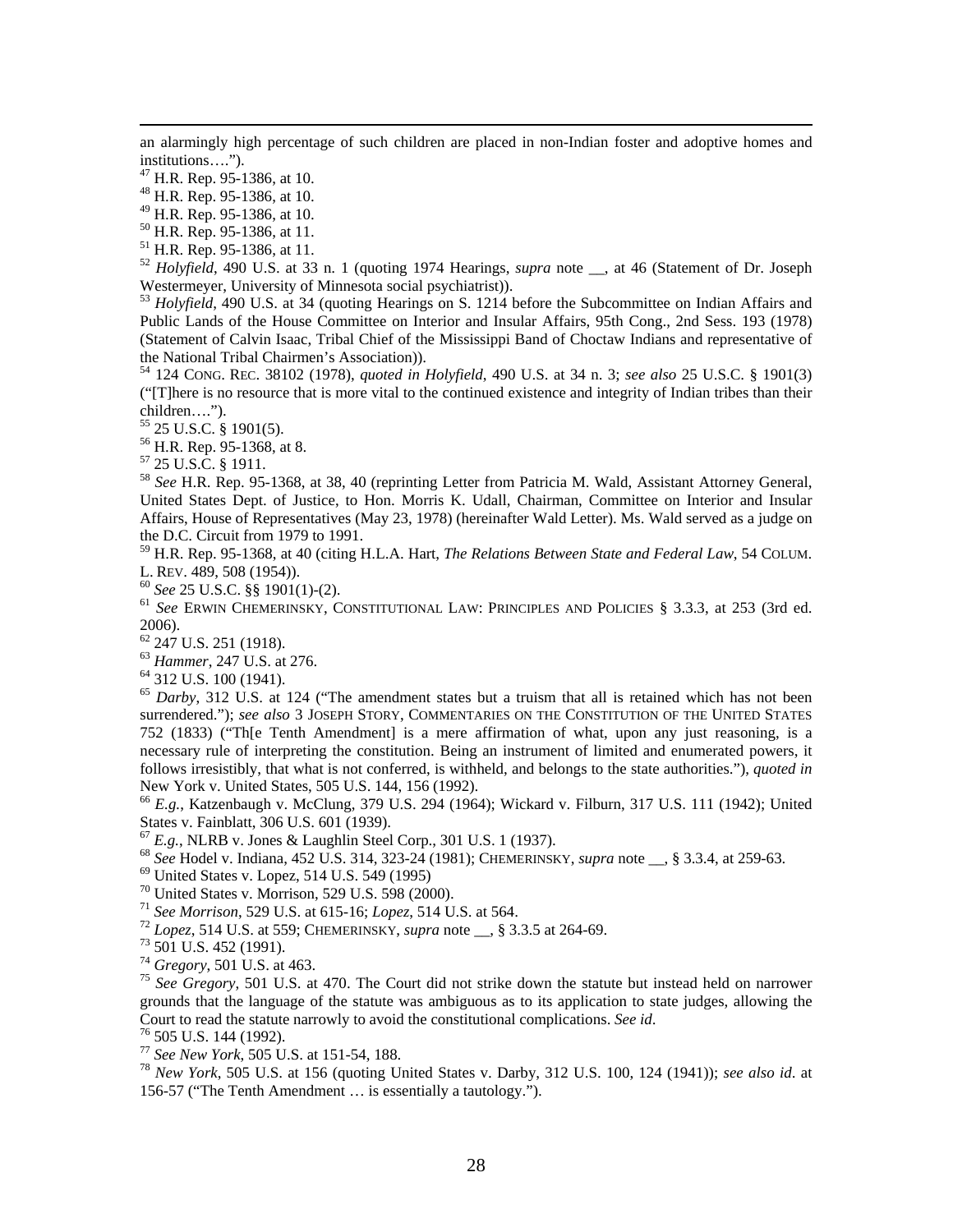79 *New York*, 505 U.S. at 156; *see also id*. at 157 ("[T]he Tenth Amendment confirms that the power of the Federal Government is subject to limits that may, in a given instance, reserve power to the States.").<br><sup>80</sup> *See New York*, 505 U.S. at 157 ("The Tenth Amendment thus directs *us* to determine ... whether an

incident of state sovereignty is protected by a limitation on an Article I power.") (emphasis added).

<sup>81</sup> *New York*, 505 U.S. at 161 (bracket in original) (quoting Hodel v. Virginia Surface Mining & Reclamation Ass'n, Inc., 452 U.S. 264, 288 (1981)).<br><sup>82</sup> New York, 505 U.S. at 162 (citing Coyle v. Smith, 221 U.S. 559, 565 (1911)).

<sup>83</sup> *New York*, 505 U.S. at 166 (citing FERC v. Mississippi, 456 U.S. 742, 762-66 (1982); Hodel v. Virginia Surface Mining & Reclamation Ass'n, Inc., 452 U.S. 264, 288-89 (1981); Lane County v. Oregon, 7 Wall.

71, 76 (1869)).<br><sup>84</sup> See generally Gibbons v. Ogden, 22 U.S. 1 (1824).

<sup>85</sup> See generally LOUIS HENKIN, FOREIGN AFFAIRS AND THE US CONSTITUTION 83-148 (2d ed. 1996).<br><sup>86</sup> FEDERALIST No. 42, at 269 (James Madison) (Clinton Rossiter ed. 1961).<br><sup>87</sup> ARTICLES OF CONFEDERATION art. IX, cl. 4 (emp

<sup>89</sup> *See* Worcester v. Georgia, 31 U.S. 515, 559 (1832) ("The ambiguous phrases which follow the grant of power to the United States, were so construed by the states of North Carolina and Georgia as to annul the power itself. The discontents and confusion resulting from these conflicting claims, produced representations to congress, which were referred to a committee, who made their report in 1787. The report does not assent to the construction of the two states, but recommends an accommodation, by liberal cessions of territory, or by an admission, on their part, of the powers claimed by congress. The correct exposition of this article is rendered unnecessary by the adoption of our existing constitution. That instrument confers on congress the powers of war and peace; of making treaties, and of regulating commerce with foreign nations, and among the several states, and with the Indian tribes. These powers comprehend all that is required for the regulation of our intercourse with the Indiana. They are not limited by any restrictions on their free actions. The shackles imposed on this power, in the confederation, are discarded."). *See generally* Robert N. Clinton, *The Dormant Indian Commerce Clause*, 27 CONN. L. REV. 1055, 1098-1164 (1994).

<sup>90</sup> *See* Seminole Tribe of Florida v. Florida, 517 U.S. 44, 62 (1996); Oneida County, N.Y. v. Oneida Indian Nation of N.Y., 470 U.S. 226, 234 (1985). *Cf*. United States v. Forty-Three Gallons of Whiskey, 93 U.S. 188, 194 (1876) (holding that Congressional authority under the Indian Commerce Clause is exclusive). <sup>91</sup> *Seminole Tribe*, 517 U.S. at 62.

 $92$  Of course, the California Supreme Court has interpreted the Tenth Amendment in conjunction with the Guarantee Clause to hold that tribal sovereign immunity is no defense where a tribe refuses to comply with a state campaign contribution law. *See* Agua Caliente Band of Cahuilla Indians v. Superior Court, 148 P.3d 1126, 1135-39 (Cal. 2006). ICWA could not be construed in any way as implicating the Guarantee Clause. *Cf.* Gregory v. Ashcroft, 501 U.S. 452 (1991).

<sup>93</sup> *See* In re Santos Y., 112 Cal. Rptr. 2d 692, 731 (Cal. App. 2001); In re Bridget R., 49 Cal. Rptr. 2d 507 (1996). The California legislature attempted to overrule *Bridget R.*, *see* CAL. WELF. & INST. CODE § 360.6, but the *Santos Y.* Court reached the same result regardless, *see Santos Y.*, 112 Cal. Rptr. 2d at 722.

<sup>94</sup> *See Santos Y.*, 112 Cal Rptr. 2d at 731.

<sup>95</sup> *Cf*. United States v. John, 437 U.S. 634, 652-53 (1978) (holding that the exercise of state jurisdiction over "assimilat[ed]" Indians does not deprive the federal government of authority under the Indian Commerce Clause).

<sup>96</sup> *See* Miami Nation of Indians of Indiana, Inc. v. United States Dept. of Interior, 255 F.3d 342, 346-47 (7th Cir. 2001) (Posner, J.), *cert. denied*, 534 U.S. 1129 (2002); STEVEN L. PEVAR, THE RIGHTS OF INDIANS AND TRIBES 18 (3rd ed. 2002).<br><sup>97</sup> Agua Caliente Band of Cauhilla Indians v. Superior Court, 148 P.3d 1126, 1143 (Cal. 2006) (Moreno, J.,

dissenting) (citing Carcieri v. Norton, 290 F. Supp. 2d 167, 189 (D. R.I. 2003); City of Roseville v. Norton, 219 F. Supp. 2d 130, 153-54 (D. D.C. 2002)).

<sup>98</sup> *E.g.*, In re Bird Head, 331 N.W.2d 785, 792-93 (Neb. 1983) (Colwell, D.J., dissenting) (raising Tenth Amendment claim in dissent); In re A.B., 663 N.W.2d 625, 636-37 (N.D. 2003), *cert. denied sub nom.*, Hoots ex rel. A.B. v. K.B., 541 U.S. 972 (2004); In the Matter of the Guardianship of D.L.L. & C.L.L., 291 N.W.2d 278, 280-81 (S.D. 1980). *See generally* COHEN'S HANDBOOK OF FEDERAL INDIAN LAW, *supra* note \_\_, § 11.06, at 849-850.